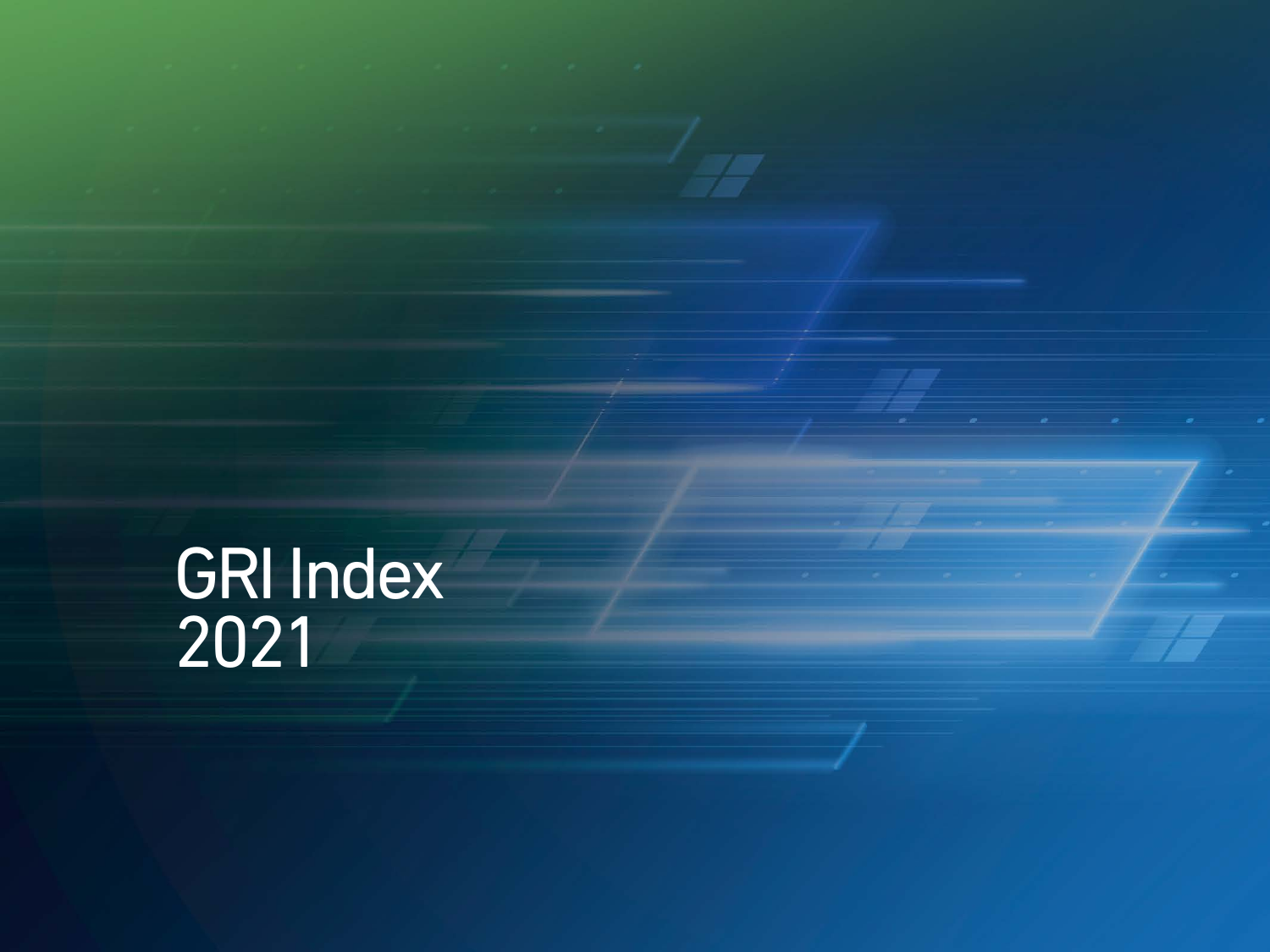# GRI Index 2021

According to GRI 102-55

|                         | STANDARD  | <b>DISCLOSURE</b>                             | <b>REFERENCE</b>                                                                                       | <b>LINK</b>                                                                                                         | ADDITIONAL INFORMATION AND<br><b>REASONS FOR OMISSION</b> | MATERIAL<br><b>ASPECT</b>  | <b>CONTRIBUTION TO</b><br>THE SDGS |  |  |  |
|-------------------------|-----------|-----------------------------------------------|--------------------------------------------------------------------------------------------------------|---------------------------------------------------------------------------------------------------------------------|-----------------------------------------------------------|----------------------------|------------------------------------|--|--|--|
|                         |           | ORGANIZATIONAL PROFILE ORGANIZATIONAL PROFILE |                                                                                                        |                                                                                                                     |                                                           |                            |                                    |  |  |  |
|                         | $102 - 1$ | Name of the organization                      | Annual Report, page 2                                                                                  | https://investorcloud.s3.amazonaws.com/nemak/<br>InformacionFinanciera/ReportesAnuales/IA-2021-<br>en.pdf#page=2    |                                                           |                            |                                    |  |  |  |
|                         | $102 - 2$ | Activities, brands, products,<br>and services | Annual Report, page 4                                                                                  | https://investorcloud.s3.amazonaws.com/nemak/<br>InformacionFinanciera/ReportesAnuales/IA-2021-<br>en.pdf#page=4    |                                                           |                            |                                    |  |  |  |
|                         |           |                                               |                                                                                                        | https://investorcloud.s3.amazonaws.com/nemak/<br>InformacionFinanciera/ReportesAnuales/IA-2021-<br>en.pdf           |                                                           |                            |                                    |  |  |  |
|                         | $102 - 3$ | Location of headquarters                      | García, Nuevo León, México.                                                                            |                                                                                                                     |                                                           |                            |                                    |  |  |  |
| <b>GRI 102: General</b> | $102 - 4$ | Location of operations                        | Annual Report, page 3                                                                                  | https://investorcloud.s3.amazonaws.com/nemak/<br>InformacionFinanciera/ReportesAnuales/IA-2021-<br>$en.pdf$ #page=3 | Nemak is active in a total of 15<br>countries.            |                            |                                    |  |  |  |
| disclosures             | $102 - 5$ | Ownership and legal form                      | Nemak, S.A.B. de C.V.                                                                                  |                                                                                                                     |                                                           |                            |                                    |  |  |  |
|                         | $102 - 6$ | Markets served                                | Annual Report, page 3                                                                                  | https://investorcloud.s3.amazonaws.com/nemak/<br>InformacionFinanciera/ReportesAnuales/IA-2021-<br>$en.pdf$ #paqe=3 |                                                           |                            |                                    |  |  |  |
|                         | $102 - 7$ | Scale of the organization                     | Annual Report, page 2                                                                                  | https://investorcloud.s3.amazonaws.com/nemak/<br>InformacionFinanciera/ReportesAnuales/IA-2021-<br>$en.pdf$ #page=2 |                                                           |                            |                                    |  |  |  |
|                         | $102 - 8$ | Information on employees<br>and other workers | SR > People and Communities, page<br>38<br>KPI Annex > Organizational profile                          | https://investorcloud.s3.amazonaws.com/nemak/<br>InformacionFinanciera/ReportesAnuales/IA-2021-<br>en.pdf#page=38   |                                                           |                            |                                    |  |  |  |
|                         | $102 - 9$ | Supply chain                                  | SR > Value chan engagement and<br>business integrity > Responsible<br>Supply Chain Management, page 55 | https://investorcloud.s3.amazonaws.com/nemak/<br>InformacionFinanciera/ReportesAnuales/IA-2021-<br>en.pdf#page=55   |                                                           | Supply Chain<br>Management |                                    |  |  |  |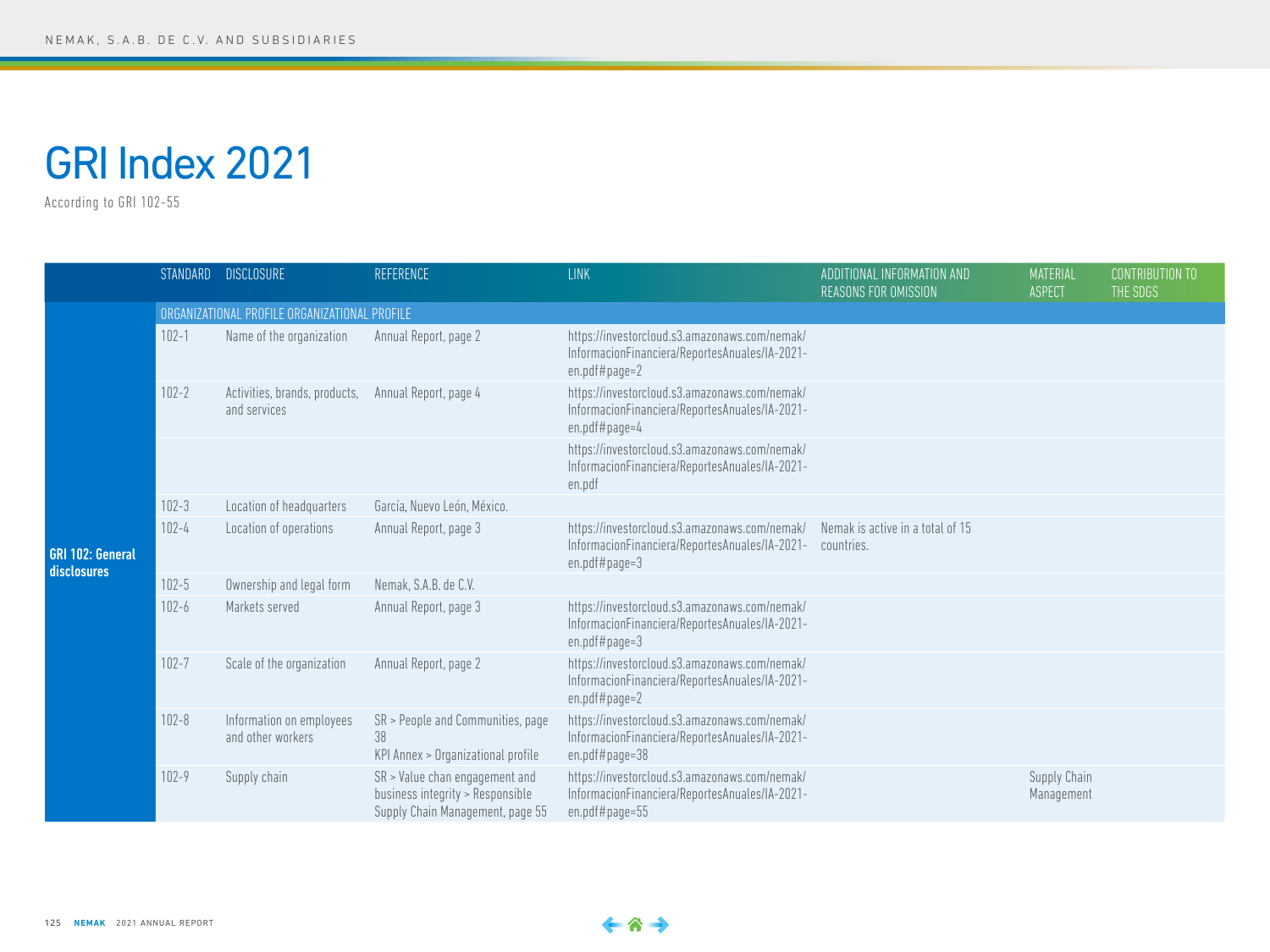|                                               |                             | ORGANIZATIONAL PROFILE ORGANIZATIONAL PROFILE                      |                                                                                                                                                        |                                                                                                                                                                                                                                            |                                      |                            |
|-----------------------------------------------|-----------------------------|--------------------------------------------------------------------|--------------------------------------------------------------------------------------------------------------------------------------------------------|--------------------------------------------------------------------------------------------------------------------------------------------------------------------------------------------------------------------------------------------|--------------------------------------|----------------------------|
|                                               | $102 - 10$                  | Significant changes to the<br>organization and its supply<br>chain | AR > Letter to Shareholder, page 6-8<br>SR > Value chan engagement and<br>business integrity > Responsible<br>Supply Chain Management, page 55         | https://investorcloud.s3.amazonaws.com/nemak/<br>InformacionFinanciera/ReportesAnuales/IA-2021-<br>$en.pdf\#page=6$ ;<br>https://investorcloud.s3.amazonaws.com/nemak/<br>InformacionFinanciera/ReportesAnuales/IA-2021-<br>en.pdf#page=55 |                                      | Supply Chain<br>Management |
|                                               | $102 - 11$                  | Precautionary Principle or<br>approach                             | AR > Letter to Shareholder, page 6-8<br>SR > Sustainability Strategy ><br>Sustainability Roadmap, page 14 - 16                                         | https://investorcloud.s3.amazonaws.com/<br>nemak/InformacionFinanciera/ReportesAnuales/<br>IA-2021-en.pdf#page=6; https://<br>investorcloud.s3.amazonaws.com/nemak/<br>InformacionFinanciera/ReportesAnuales/IA-2021-<br>en.pdf#page=14    |                                      |                            |
|                                               | $102 - 12$                  | External initiatives                                               | KPI Annex > Organizational profile                                                                                                                     |                                                                                                                                                                                                                                            |                                      |                            |
|                                               | $102 - 13$                  | Membership of associations                                         | KPI Annex > Organizational profile                                                                                                                     |                                                                                                                                                                                                                                            |                                      |                            |
|                                               | STRATEGY                    |                                                                    |                                                                                                                                                        |                                                                                                                                                                                                                                            |                                      |                            |
| <b>GRI 102: General</b><br><b>disclosures</b> | $102 - 14$                  | Statement from senior<br>decision-maker                            | "AR > Letter to Shareholder, page 6 - 8                                                                                                                | https://investorcloud.s3.amazonaws.com/nemak/<br>InformacionFinanciera/ReportesAnuales/IA-2021-<br>$en.pdf\#page=6$                                                                                                                        |                                      |                            |
|                                               | $102 - 15$                  | Key impacts, risks, and<br>opportunities                           | AR > Letter to Shareholder, page 6-8<br>SR > Environment and climate<br>> Climate-related risks and<br>opportunities, page 27 -30                      | https://investorcloud.s3.amazonaws.com/<br>nemak/InformacionFinanciera/ReportesAnuales/<br>IA-2021-en.pdf#page=6; https://<br>investorcloud.s3.amazonaws.com/nemak/<br>InformacionFinanciera/ReportesAnuales/IA-2021-<br>en.pdf#page=27    |                                      |                            |
|                                               | <b>ETHICS AND INTEGRITY</b> |                                                                    |                                                                                                                                                        |                                                                                                                                                                                                                                            |                                      |                            |
|                                               | $102 - 16$                  | Values, principles,<br>standards, and norms of<br>behavior         | "SR > Sustainability Strategy ><br>Sustainability Roadmap, page 14-17                                                                                  | https://investorcloud.s3.amazonaws.com/nemak/<br>InformacionFinanciera/ReportesAnuales/IA-2021-<br>en.pdf#page=14                                                                                                                          | https://www.nemak.com/en/about-us/?s |                            |
|                                               |                             | <b>CORPORATE GOVERNANCE</b>                                        |                                                                                                                                                        |                                                                                                                                                                                                                                            |                                      |                            |
|                                               | $102 - 18$                  | Governance structure                                               | AR > Corporate Governance, page<br>$61 - 65$<br>SR > Sustainablity strategy ><br>Sustainable leadership > Key roles<br>and responsibilites, page 18-20 | https://investorcloud.s3.amazonaws.com/nemak/<br>InformacionFinanciera/ReportesAnuales/IA-2021-<br>en.pdf#page=61<br>https://investorcloud.s3.amazonaws.com/nemak/<br>InformacionFinanciera/ReportesAnuales/IA-2021-<br>en.pdf#page=18     |                                      | Sustainable<br>leadership  |
|                                               |                             |                                                                    |                                                                                                                                                        |                                                                                                                                                                                                                                            |                                      |                            |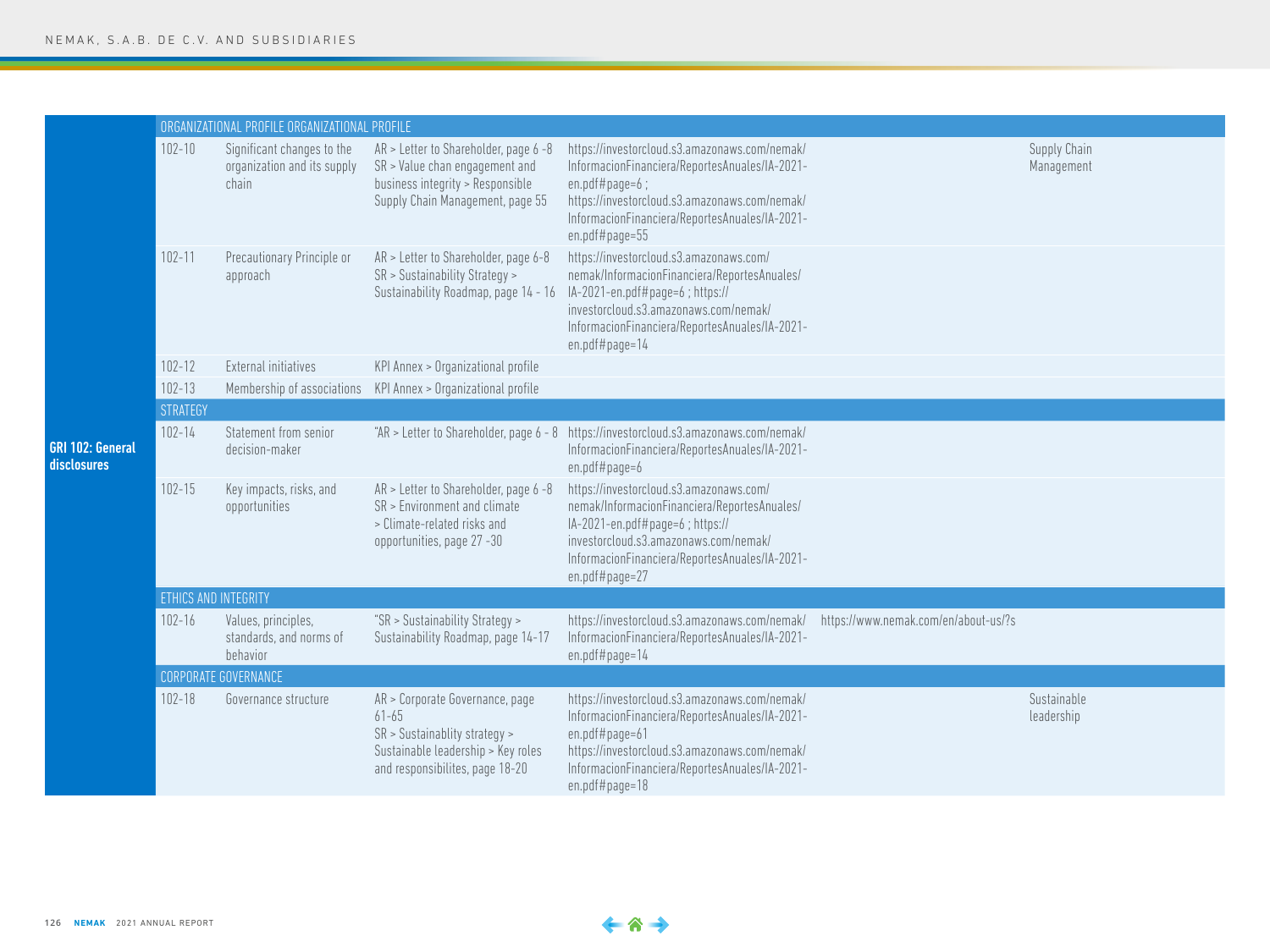|                                               | <b>CORPORATE GOVERNANCE</b> |                                                                                        |                                                                                                                                                         |                                                                                                                                                                                                                                             |                                                                  |                           |                                                       |  |  |  |
|-----------------------------------------------|-----------------------------|----------------------------------------------------------------------------------------|---------------------------------------------------------------------------------------------------------------------------------------------------------|---------------------------------------------------------------------------------------------------------------------------------------------------------------------------------------------------------------------------------------------|------------------------------------------------------------------|---------------------------|-------------------------------------------------------|--|--|--|
| <b>GRI 102: General</b><br><b>disclosures</b> | $102 - 19$                  | Delegating authority                                                                   | "AR > Corporate Governance, page 61<br>$-65$<br>SR > Sustainablity strategy ><br>Sustainable leadership > Key roles<br>and responsibilites, page 18-20" | https://investorcloud.s3.amazonaws.com/<br>nemak/InformacionFinanciera/ReportesAnuales/<br>IA-2021-en.pdf#page=61; https://<br>investorcloud.s3.amazonaws.com/nemak/<br>InformacionFinanciera/ReportesAnuales/IA-2021-<br>$en.pdf\#page=18$ |                                                                  | Sustainable<br>leadership |                                                       |  |  |  |
|                                               | $102 - 20$                  | Executive-level<br>responsibility for economic,<br>environmental, and social<br>topics | "AR > Corporate Governance, page 61<br>$-65$<br>SR > Sustainablity strategy ><br>Sustainable leadership > Key roles<br>and responsibilites, page 18-20" | https://investorcloud.s3.amazonaws.com/<br>nemak/InformacionFinanciera/ReportesAnuales/<br>IA-2021-en.pdf#page=61; https://<br>investorcloud.s3.amazonaws.com/nemak/<br>InformacionFinanciera/ReportesAnuales/IA-2021-<br>en.pdf#page=18    |                                                                  | Sustainable<br>leadership |                                                       |  |  |  |
|                                               | $102 - 22$                  | Composition of the highest<br>governance body and its<br>committees                    | "AR > Corporate Governance, page 61<br>$-65$<br>SR > Sustainablity strategy ><br>Sustainable leadership > Key roles<br>and responsibilites, page 18-20" | https://investorcloud.s3.amazonaws.com/<br>nemak/InformacionFinanciera/ReportesAnuales/<br>IA-2021-en.pdf#page=61; https://<br>investorcloud.s3.amazonaws.com/nemak/<br>InformacionFinanciera/ReportesAnuales/IA-2021-<br>en.pdf#page=18    | The average tenure of board members is Sustainable<br>7.5 years. | leadership                |                                                       |  |  |  |
|                                               | $102 - 25$                  | Conflicts of interest                                                                  | "AR > Corporate Governance, page 61<br>$-65$<br>SR > Sustainablity strategy ><br>Sustainable leadership > Key roles<br>and responsibilites, page 18-20" | https://investorcloud.s3.amazonaws.com/<br>nemak/InformacionFinanciera/ReportesAnuales/<br>IA-2021-en.pdf#page=61; https://<br>investorcloud.s3.amazonaws.com/nemak/<br>InformacionFinanciera/ReportesAnuales/IA-2021-<br>en.pdf#page=18    |                                                                  |                           | Goal 16: Peace,<br>justice and strong<br>institutions |  |  |  |
|                                               | $102 - 26$                  | Role of highest governance<br>body in setting purpose,<br>values, and strategy         | AR > Corporate Governance, page 61<br>$-65$                                                                                                             | https://investorcloud.s3.amazonaws.com/nemak/<br>InformacionFinanciera/ReportesAnuales/IA-2021-<br>en.pdf#page=61                                                                                                                           |                                                                  |                           |                                                       |  |  |  |
|                                               | $102 - 29$                  | Identifying and managing<br>economic, environmental,<br>and social impacts             | SR > Sustainablity strategy ><br>Sustainable leadership > Key roles<br>and responsibilites, page 18-20                                                  | https://investorcloud.s3.amazonaws.com/nemak/<br>InformacionFinanciera/ReportesAnuales/IA-2021-<br>en.pdf#page=18                                                                                                                           |                                                                  | Sustainable<br>leadership |                                                       |  |  |  |
|                                               | $102 - 31$                  | Review of economic,<br>environmental, and social<br>topics                             | SR > Sustainablity strategy ><br>Sustainable leadership > Key roles<br>and responsibilites, page 18 -20                                                 | https://investorcloud.s3.amazonaws.com/nemak/<br>InformacionFinanciera/ReportesAnuales/IA-2021-<br>$en.pdf\#page=18$                                                                                                                        |                                                                  | Sustainable<br>leadership |                                                       |  |  |  |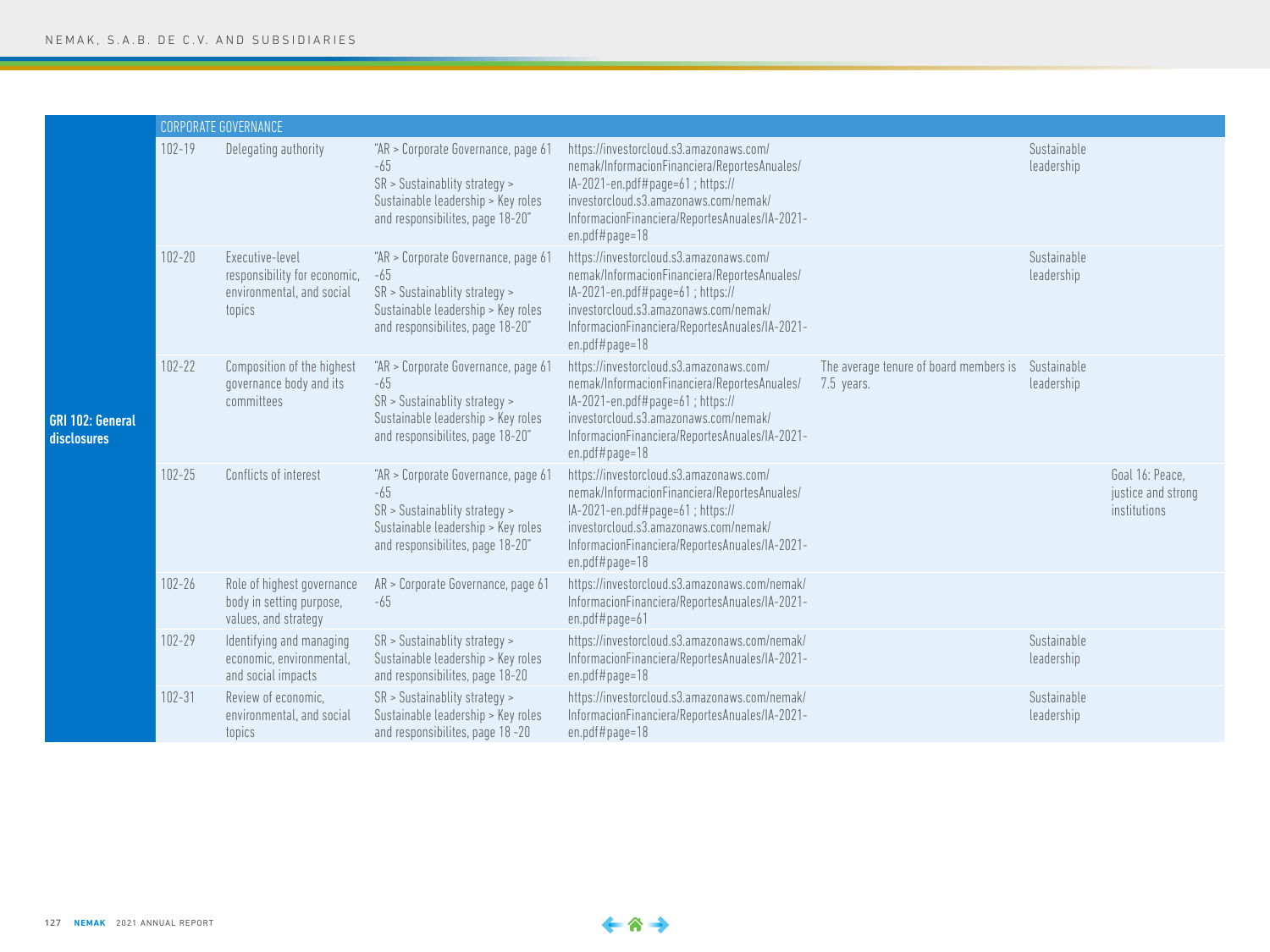|                                        |                    | STAKEHOLDER ENGAGEMENT                                           |                                                                                                                               |                                                                                                                      |  |                                            |  |  |  |
|----------------------------------------|--------------------|------------------------------------------------------------------|-------------------------------------------------------------------------------------------------------------------------------|----------------------------------------------------------------------------------------------------------------------|--|--------------------------------------------|--|--|--|
|                                        | $102 - 40$         | List of stakeholder groups                                       | SR > Sustainablity strategy ><br>Materiality assessment and<br>stakeholder dialogue > Stakeholder<br>engagement, page 22-23   | https://investorcloud.s3.amazonaws.com/nemak/<br>InformacionFinanciera/ReportesAnuales/IA-2021-<br>en.pdf#page=22    |  |                                            |  |  |  |
|                                        | $102 - 41$         | Collective bargaining<br>agreements                              | SR > People and Communities ><br>Well-Being and Talent Development ><br>Employee Well-Being > Management<br>approach, page 40 | https://investorcloud.s3.amazonaws.com/nemak/<br>InformacionFinanciera/ReportesAnuales/IA-2021-<br>en.pdf#page=40    |  | Goal 8: Decent work<br>and economic growth |  |  |  |
|                                        | $102 - 42$         | Identifying and selecting<br>stakeholders                        | SR > Sustainablity strategy ><br>Materiality assessment and<br>stakeholder dialogue > Stakeholder<br>engagement, page 22 -23  | https://investorcloud.s3.amazonaws.com/nemak/<br>InformacionFinanciera/ReportesAnuales/IA-2021-<br>en.pdf#page=22    |  |                                            |  |  |  |
| <b>GRI 102: General</b><br>disclosures | $102 - 43$         | Approach to stakeholder<br>engagement                            | SR > Sustainablity strategy ><br>Materiality assessment and<br>stakeholder dialogue > Stakeholder<br>engagement, page 22 -23  | https://investorcloud.s3.amazonaws.com/nemak/<br>InformacionFinanciera/ReportesAnuales/IA-2021-<br>en.pdf#page=22    |  |                                            |  |  |  |
|                                        | 102-44             | Key topics and concerns<br>raised                                | SR > Sustainablity strategy ><br>Materiality assessment and<br>stakeholder dialogue > Stakeholder<br>engagement, page 22 -23  | https://investorcloud.s3.amazonaws.com/nemak/<br>InformacionFinanciera/ReportesAnuales/IA-2021-<br>en.pdf#page=22    |  |                                            |  |  |  |
|                                        | REPORTING PRACTICE |                                                                  |                                                                                                                               |                                                                                                                      |  |                                            |  |  |  |
|                                        | $102 - 45$         | Entities included in the<br>consolidated financial<br>statements | SR > Value chain engagement and<br>business integrity > Report Profile,<br>page 58                                            | https://investorcloud.s3.amazonaws.com/nemak/<br>InformacionFinanciera/ReportesAnuales/IA-2021-<br>en.pdf#page=58    |  |                                            |  |  |  |
|                                        | $102 - 46$         | Defining report content and                                      | SR > Sustainability Strategy ><br>Reporting Structure, page 13                                                                | https://investorcloud.s3.amazonaws.com/nemak/<br>InformacionFinanciera/ReportesAnuales/IA-2021-<br>$en.pdf$ #page=13 |  |                                            |  |  |  |
|                                        |                    | topic Boundaries                                                 | SR > Sustainability Strategy<br>> Materiality assessment and<br>stakeholder dialogue, page 21                                 | https://investorcloud.s3.amazonaws.com/nemak/<br>InformacionFinanciera/ReportesAnuales/IA-2021-<br>$en.pdf$ #page=21 |  |                                            |  |  |  |
|                                        | $102 - 47$         | List of material topics                                          | SR > Sustainability Strategy<br>> Materiality assessment and<br>stakeholder dialogue, page 21                                 | https://investorcloud.s3.amazonaws.com/nemak/<br>InformacionFinanciera/ReportesAnuales/IA-2021-<br>$en.pdf$ #page=21 |  |                                            |  |  |  |
|                                        | $102 - 48$         | Restatements of information                                      | SR > Value chain engagement and<br>business integrity > Report Profile,<br>page 58                                            | https://investorcloud.s3.amazonaws.com/nemak/<br>InformacionFinanciera/ReportesAnuales/IA-2021-<br>en.pdf#page=58    |  |                                            |  |  |  |
|                                        | $102 - 49$         | Changes in reporting                                             | SR > Sustainability Strategy<br>> Materiality assessment and<br>stakeholder dialogue, page 21                                 | https://investorcloud.s3.amazonaws.com/nemak/<br>InformacionFinanciera/ReportesAnuales/IA-2021-<br>en.pdf#page=21    |  |                                            |  |  |  |

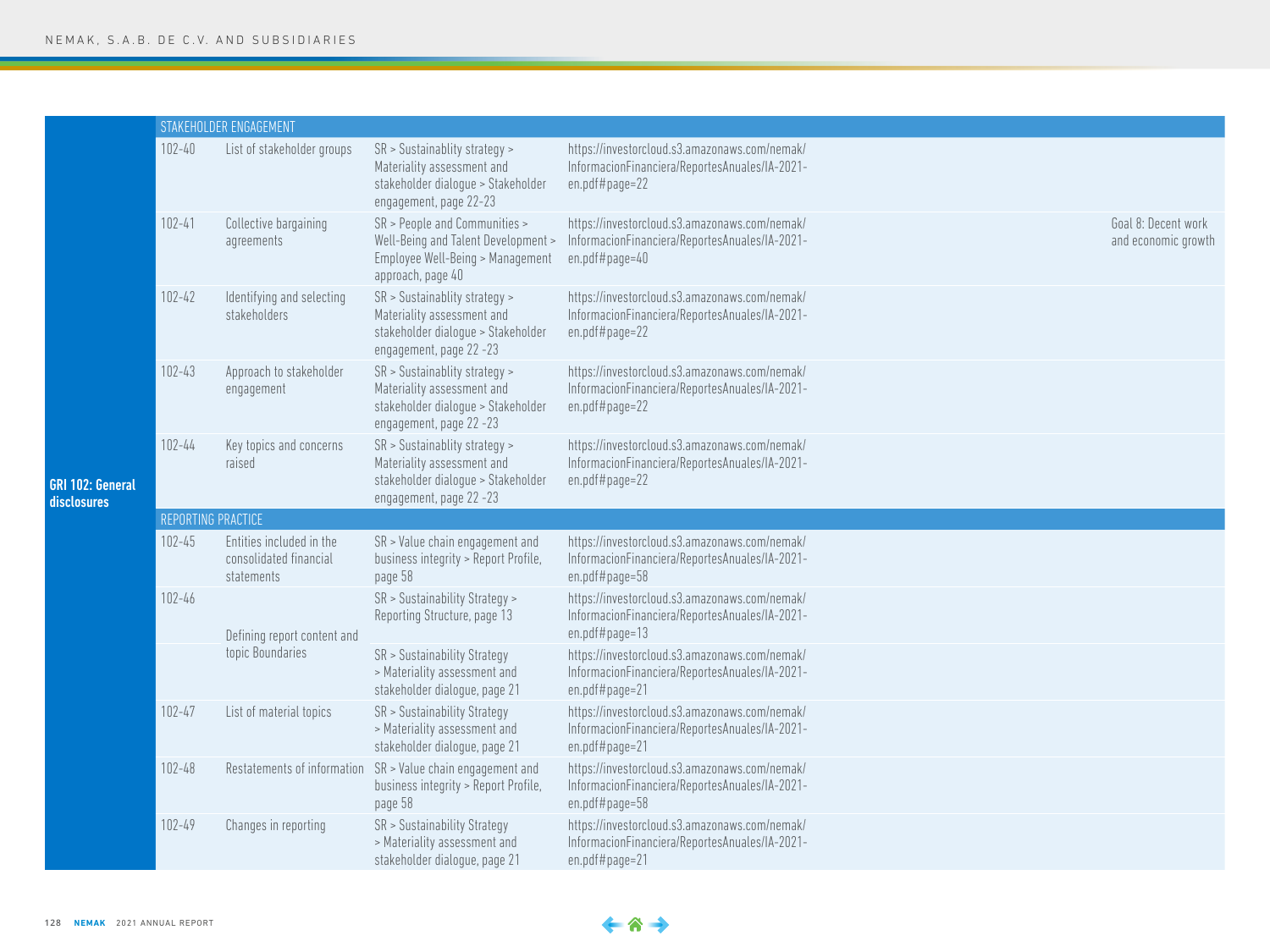|                                                    | REPORTING PRACTICE                    |                                                                                         |                                                                                                                                                                                                |                                                                                                                                                                                                                                         |                                                                                                                                      |                                            |  |  |  |
|----------------------------------------------------|---------------------------------------|-----------------------------------------------------------------------------------------|------------------------------------------------------------------------------------------------------------------------------------------------------------------------------------------------|-----------------------------------------------------------------------------------------------------------------------------------------------------------------------------------------------------------------------------------------|--------------------------------------------------------------------------------------------------------------------------------------|--------------------------------------------|--|--|--|
|                                                    | $102 - 50$                            | Reporting period                                                                        | $SR$ > Value chain engagement and<br>business integrity > Report Profile,<br>page 58                                                                                                           | https://investorcloud.s3.amazonaws.com/nemak/<br>InformacionFinanciera/ReportesAnuales/IA-2021-<br>en.pdf#page=58                                                                                                                       |                                                                                                                                      |                                            |  |  |  |
|                                                    | $102 - 51$                            | Date of most recent report                                                              | SR > Value chain engagement and<br>business integrity > Report Profile,<br>page 58                                                                                                             | https://investorcloud.s3.amazonaws.com/nemak/<br>InformacionFinanciera/ReportesAnuales/IA-2021-<br>en.pdf#page=58                                                                                                                       |                                                                                                                                      |                                            |  |  |  |
| <b>GRI 102: General</b><br><b>disclosures</b>      | $102 - 52$                            | Reporting cycle                                                                         | $SR$ > Value chain engagement and<br>business integrity > Report Profile,<br>page 58                                                                                                           | https://investorcloud.s3.amazonaws.com/nemak/<br>InformacionFinanciera/ReportesAnuales/IA-2021-<br>en.pdf#page=58                                                                                                                       |                                                                                                                                      |                                            |  |  |  |
|                                                    | $102 - 53$                            | Contact point for questions<br>regarding the report                                     | SR > Value chain engagement and<br>business integrity > Report Profile,<br>page 58                                                                                                             | https://investorcloud.s3.amazonaws.com/nemak/<br>InformacionFinanciera/ReportesAnuales/IA-2021-<br>en.pdf#page=58                                                                                                                       |                                                                                                                                      |                                            |  |  |  |
|                                                    | $102 - 54$                            | Claims of reporting in<br>accordance with the GRI<br>Standards                          | SR > Sustainability Strategy ><br>Reporting Structure, page 13                                                                                                                                 | https://investorcloud.s3.amazonaws.com/nemak/<br>InformacionFinanciera/ReportesAnuales/IA-2021-<br>$en.pdf$ #page=13                                                                                                                    |                                                                                                                                      |                                            |  |  |  |
|                                                    | $102 - 55$                            | <b>GRI</b> content index                                                                | GRI Index                                                                                                                                                                                      |                                                                                                                                                                                                                                         |                                                                                                                                      |                                            |  |  |  |
|                                                    | 102-56                                | External assurance                                                                      | Annual Report                                                                                                                                                                                  | https://investorcloud.s3.amazonaws.com/nemak/<br>InformacionFinanciera/ReportesAnuales/IA-2021-<br>en.pdf                                                                                                                               | No external verification yet. Scope 1-2<br>emissions currently under verification<br>and reporitng will be available within<br>2022. |                                            |  |  |  |
|                                                    | GRI 201: ECONOMIC PERFORMANCE 2016    |                                                                                         |                                                                                                                                                                                                |                                                                                                                                                                                                                                         |                                                                                                                                      |                                            |  |  |  |
|                                                    | $103 - 1,$<br>$103 - 2,$<br>$103 - 3$ | Management approach                                                                     | AR > Operating Summary, page 59                                                                                                                                                                | https://investorcloud.s3.amazonaws.com/nemak/<br>InformacionFinanciera/ReportesAnuales/IA-2021-<br>en.pdf#page=59                                                                                                                       |                                                                                                                                      | Goal 8: Decent work<br>and economic growth |  |  |  |
|                                                    | $201 - 1$                             | Direct economic value<br>generated and distributed                                      | AR > Operating Summary, page 59                                                                                                                                                                | https://investorcloud.s3.amazonaws.com/nemak/<br>InformacionFinanciera/ReportesAnuales/IA-2021-<br>en.pdf#page=59                                                                                                                       |                                                                                                                                      |                                            |  |  |  |
| <b>Material topics:</b><br><b>GRI 200 Economic</b> | $201 - 2$                             | Financial implications<br>and other risks and<br>opportunities due to climate<br>change | "AR> Lightweighting Developments,<br>page 9-11<br>$SR >$ Environment and climate $>$<br>Climate protection and climate<br>innovation > Climate-related risks<br>and opportunities, page 27-30" | https://investorcloud.s3.amazonaws.com/<br>nemak/InformacionFinanciera/ReportesAnuales/<br>IA-2021-en.pdf#page=9; https://<br>investorcloud.s3.amazonaws.com/nemak/<br>InformacionFinanciera/ReportesAnuales/IA-2021-<br>en.pdf#page=27 |                                                                                                                                      |                                            |  |  |  |
|                                                    |                                       | GRI 202: MARKET PRESENCE 2016                                                           |                                                                                                                                                                                                |                                                                                                                                                                                                                                         |                                                                                                                                      |                                            |  |  |  |
|                                                    | $202 - 1$                             | Ratios of standard entry<br>level wage by gender<br>compared to local minimum<br>wage   |                                                                                                                                                                                                |                                                                                                                                                                                                                                         | Local minimum wages are respected at<br>each of Nemak's operations.                                                                  |                                            |  |  |  |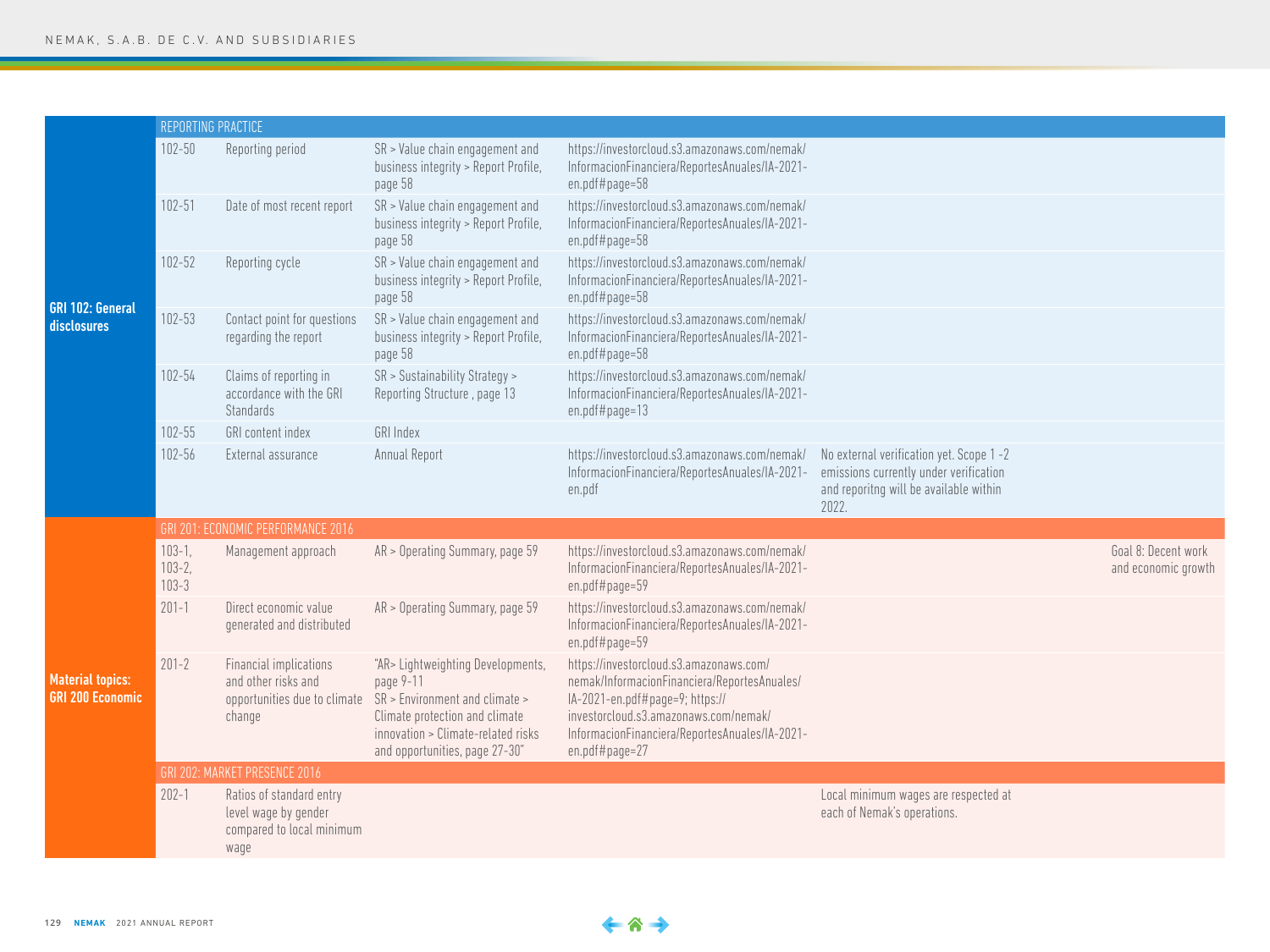|                                                    |                                         | GRI 202: MARKET PRESENCE 2016                                                             |                                                                                                 |                                                                                                                   |                                                                                                                                                                                                                                                                                          |                           |
|----------------------------------------------------|-----------------------------------------|-------------------------------------------------------------------------------------------|-------------------------------------------------------------------------------------------------|-------------------------------------------------------------------------------------------------------------------|------------------------------------------------------------------------------------------------------------------------------------------------------------------------------------------------------------------------------------------------------------------------------------------|---------------------------|
|                                                    | $202 - 2$                               | Proportion of senior<br>management hired from the<br>local community                      |                                                                                                 |                                                                                                                   | The percentage of senior management<br>hired from local community is 13,3%.                                                                                                                                                                                                              |                           |
|                                                    |                                         | GRI 203: INDIRECT ECONOMIC IMPACTS 2016                                                   |                                                                                                 |                                                                                                                   |                                                                                                                                                                                                                                                                                          |                           |
|                                                    | $103 - 1$ ,<br>$103 - 2$ ,<br>$103 - 3$ | Management approach                                                                       | SR > People and communities ><br>Corporate citizenship, page 47-48                              | https://investorcloud.s3.amazonaws.com/nemak/<br>InformacionFinanciera/ReportesAnuales/IA-2021-<br>en.pdf#page=47 |                                                                                                                                                                                                                                                                                          | Corporate<br>citizenship  |
|                                                    | $203 - 1$                               | Infrastructure investments<br>and services supported                                      | SR > People and communities ><br>Corporate citizenship page 47-48                               | https://investorcloud.s3.amazonaws.com/nemak/<br>InformacionFinanciera/ReportesAnuales/IA-2021-<br>en.pdf#page=47 |                                                                                                                                                                                                                                                                                          |                           |
|                                                    |                                         | GRI 205: ANTI-CORRUPTION 2016                                                             |                                                                                                 |                                                                                                                   |                                                                                                                                                                                                                                                                                          |                           |
|                                                    | $103 - 1$ ,<br>$103 - 2$ ,<br>$103 - 3$ | Management approach                                                                       | SR > Value chain engagement and<br>business integrity > Anti-bribery and<br>corruption, page 50 | https://investorcloud.s3.amazonaws.com/nemak/<br>InformacionFinanciera/ReportesAnuales/IA-2021-<br>en.pdf#page=50 |                                                                                                                                                                                                                                                                                          | <b>Business</b><br>ethics |
| <b>Material topics:</b><br><b>GRI 200 Economic</b> | $205 - 2$                               | Communication and training<br>about anti-corruption<br>policies and procedures            | SR > Value chain engagement and<br>business integrity > Anti-bribery and<br>corruption, page 50 | https://investorcloud.s3.amazonaws.com/nemak/<br>InformacionFinanciera/ReportesAnuales/IA-2021-<br>en.pdf#page=50 |                                                                                                                                                                                                                                                                                          |                           |
|                                                    | $205 - 3$                               | Confirmed incidents of<br>corruption and actions taken                                    |                                                                                                 |                                                                                                                   | The total number of confirmed incidents<br>of corruption is not a figure that the<br>Company tracks. Any confirmed cases<br>are dealt with appropriately on an<br>case-to-case basis. In 2021, there have<br>been no legal cases regarding corruption<br>against Nemak or its employees. |                           |
|                                                    |                                         | GRI 206: ANTI-COMPETITIVE BEHAVIOR 2016                                                   |                                                                                                 |                                                                                                                   |                                                                                                                                                                                                                                                                                          |                           |
|                                                    | $103 - 1$<br>$103 - 2$ ,<br>$103 - 3$   | Management approach                                                                       | SR > Value chain engagement and<br>business integrity > Anti-competitive<br>behavior, page 51   | https://investorcloud.s3.amazonaws.com/nemak/<br>InformacionFinanciera/ReportesAnuales/IA-2021-<br>en.pdf#page=51 |                                                                                                                                                                                                                                                                                          | <b>Business</b><br>ethics |
|                                                    | $206 - 1$                               | Legal actions for anti-<br>competitive behavior,<br>anti-trust, and monopoly<br>practices | SR > Value chain engagement and<br>business integrity > Anti-competitive<br>behavior, page 51   | https://investorcloud.s3.amazonaws.com/nemak/<br>InformacionFinanciera/ReportesAnuales/IA-2021-<br>en.pdf#page=51 |                                                                                                                                                                                                                                                                                          |                           |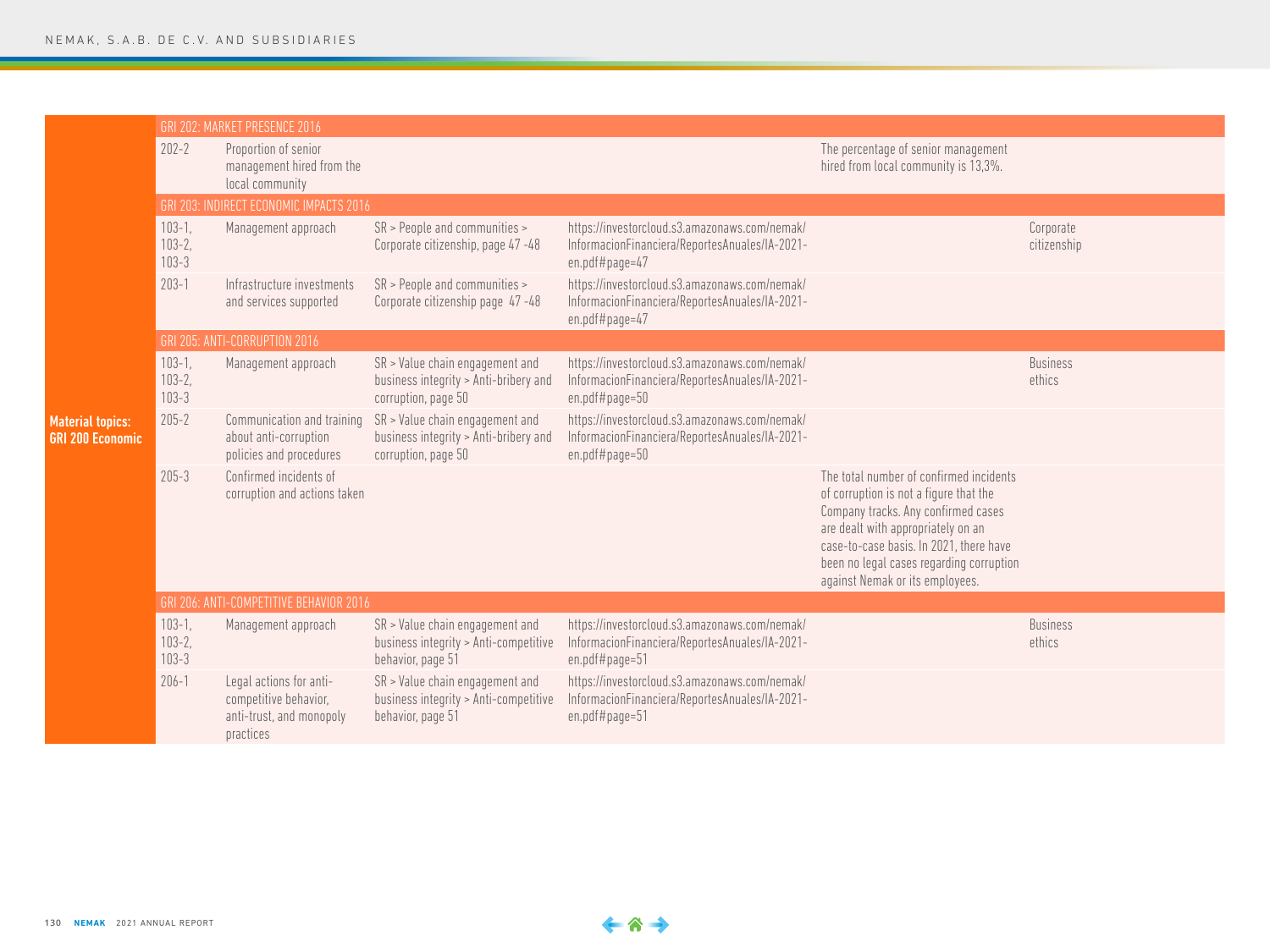|                                        | GRI 301: MATERIALS 2016                         |                                                                                                                                                                                                                              |                                                                                                                                                                                                                                          |                       |                                                       |
|----------------------------------------|-------------------------------------------------|------------------------------------------------------------------------------------------------------------------------------------------------------------------------------------------------------------------------------|------------------------------------------------------------------------------------------------------------------------------------------------------------------------------------------------------------------------------------------|-----------------------|-------------------------------------------------------|
| $103 - 1,$<br>$103 - 2$ ,<br>$103 - 3$ | Management approach                             | "SR > Environment and climate ><br>Circularity > Waste management and<br>hazardous materials, page 35<br>$SR$ > Value chain engagement and<br>business integrity > Responsible<br>supply chain management, page 55<br>$-57"$ | https://investorcloud.s3.amazonaws.com/<br>nemak/InformacionFinanciera/ReportesAnuales/<br>IA-2021-en.pdf#page=35; https://<br>investorcloud.s3.amazonaws.com/nemak/<br>InformacionFinanciera/ReportesAnuales/IA-2021-<br>en.pdf#page=55 | Circularity           | Goal: 12 Responsible<br>consumption and<br>production |
| $301 - 1$                              | Materials used by weight or<br>volume           | "SR > Environment and climate ><br>Circularity > Waste management and<br>hazardous materials, page 35<br>KPI Annex > Environment"                                                                                            | https://investorcloud.s3.amazonaws.com/nemak/<br>InformacionFinanciera/ReportesAnuales/IA-2021-<br>$en.pdf$ #page=35                                                                                                                     |                       |                                                       |
| $301 - 2$                              | Recycled input materials<br>used                | "SR > Environment and climate ><br>Circularity > Waste management and<br>hazardous materials, page 35<br>KPI Annex > Environment"                                                                                            | https://investorcloud.s3.amazonaws.com/nemak/<br>InformacionFinanciera/ReportesAnuales/IA-2021-<br>$en.pdf$ #page=35                                                                                                                     |                       |                                                       |
|                                        | GRI 302: ENERGY 2016                            |                                                                                                                                                                                                                              |                                                                                                                                                                                                                                          |                       |                                                       |
| $103 - 1,$<br>$103 - 2$ ,<br>$103 - 3$ | Management approach                             | "SR > Environment and climate<br>> Climate protection and climate<br>innovation, page 25-26<br>SR > Environment and climate ><br>Climate protection and climate<br>innovation > Energy, page 34"                             | https://investorcloud.s3.amazonaws.com/<br>nemak/InformacionFinanciera/ReportesAnuales/<br>IA-2021-en.pdf#page=25; https://<br>investorcloud.s3.amazonaws.com/nemak/<br>InformacionFinanciera/ReportesAnuales/IA-2021-<br>en.pdf#page=34 | Climate<br>protection | Goal 13: Climate<br>Action                            |
| $302 - 1$                              | Energy consumption within<br>the organization   | "SR > Environment and climate<br>> Climate protection and climate<br>innovation > Energy > Nemak's<br>amibition, page 34<br>KPI Annex > Environment"                                                                         | https://investorcloud.s3.amazonaws.com/nemak/<br>InformacionFinanciera/ReportesAnuales/IA-2021-<br>en.pdf#page=34                                                                                                                        |                       |                                                       |
| $302 - 3$                              | Energy intensity                                | <b>KPI Annex &gt; Environment</b>                                                                                                                                                                                            |                                                                                                                                                                                                                                          |                       |                                                       |
| $302 - 4$                              | Reduction of energy<br>consumption              | "SR > Environment and climate<br>> Climate protection and climate<br>innovation > Energy > Nemak's<br>amibition, page 34<br>KPI Annex > Environment"                                                                         | https://investorcloud.s3.amazonaws.com/nemak/<br>InformacionFinanciera/ReportesAnuales/IA-2021-<br>en.pdf#page=34                                                                                                                        |                       |                                                       |
|                                        | GRI 303: WATER EFFLUENTS 2018                   |                                                                                                                                                                                                                              |                                                                                                                                                                                                                                          |                       |                                                       |
| $103 - 1,$<br>$103 - 2,$<br>$103 - 3$  | Management approach                             | "SR > Environment and climate ><br>Circularity > Water management,<br>page 36                                                                                                                                                | https://investorcloud.s3.amazonaws.com/nemak/<br>InformacionFinanciera/ReportesAnuales/IA-2021-<br>en.pdf#page=36                                                                                                                        | Water<br>management   | Goal 12: Responsible<br>consumption and<br>production |
| $303 - 1$                              | Interactions with water as a<br>shared resource | "SR > Environment and climate ><br>Circularity > Water management,<br>page 36                                                                                                                                                | https://investorcloud.s3.amazonaws.com/nemak/<br>InformacionFinanciera/ReportesAnuales/IA-2021-<br>en.pdf#page=36                                                                                                                        |                       |                                                       |

Material topics: GRI 300 **Environmental** 

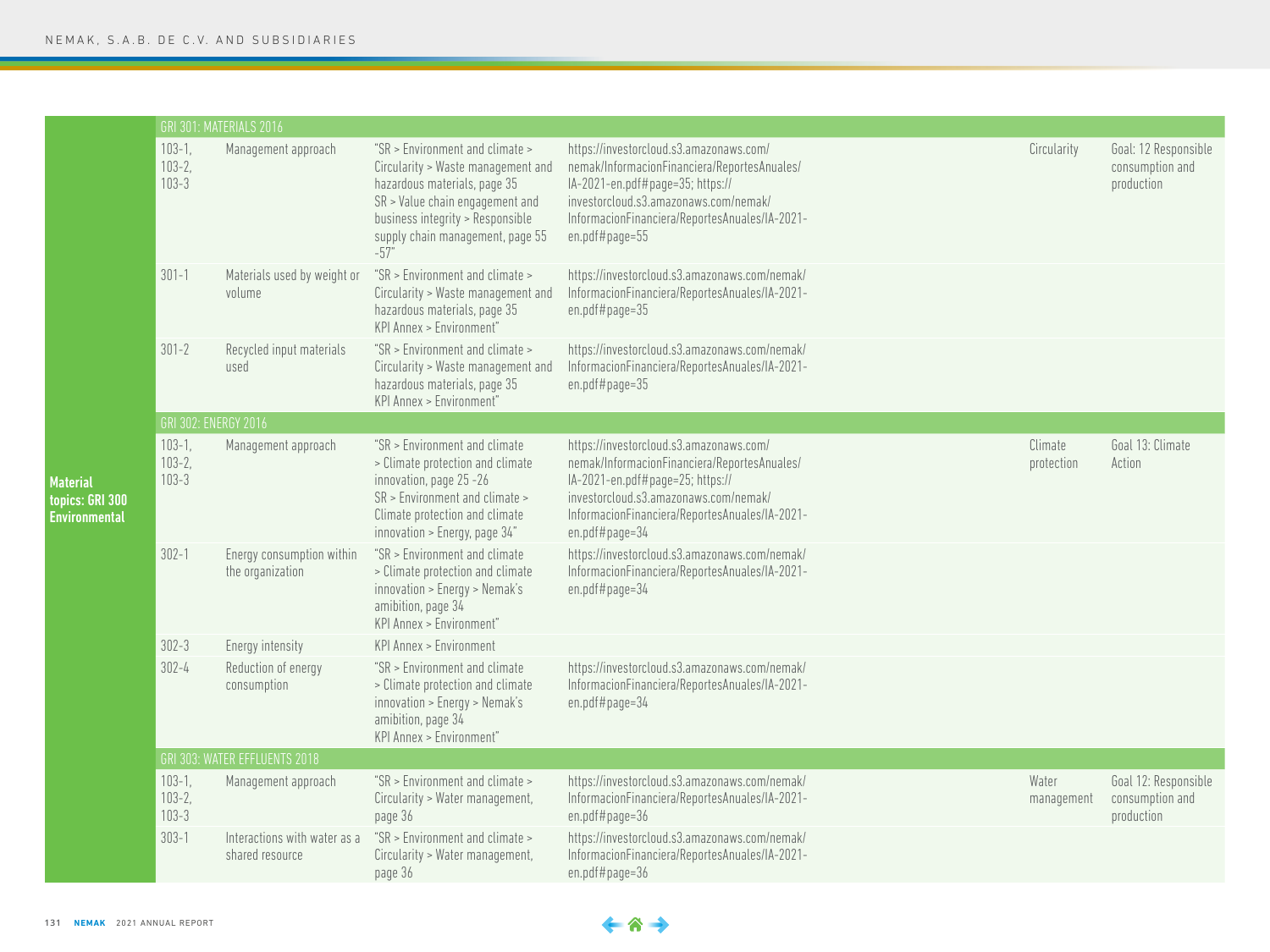|                                       | GRI 303: WATER EFFLUENTS 2018                                                         |                                                                                                                                                                                                        |                                                                                                                                                                                                                                          |                       |                            |
|---------------------------------------|---------------------------------------------------------------------------------------|--------------------------------------------------------------------------------------------------------------------------------------------------------------------------------------------------------|------------------------------------------------------------------------------------------------------------------------------------------------------------------------------------------------------------------------------------------|-----------------------|----------------------------|
| $303 - 2$                             | Management of water<br>discharge-related impacts                                      | "SR > Environment and climate ><br>Circularity > Water management,<br>page 36                                                                                                                          | https://investorcloud.s3.amazonaws.com/nemak/<br>InformacionFinanciera/ReportesAnuales/IA-2021-<br>en.pdf#page=36                                                                                                                        |                       |                            |
| $303 - 3$                             | Water withdrawal                                                                      | "SR > Environment and climate ><br>Circularity > Water management ><br>Management approach, page 36<br>KPI Annex > Environment"                                                                        | https://investorcloud.s3.amazonaws.com/nemak/<br>InformacionFinanciera/ReportesAnuales/IA-2021-<br>en.pdf#page=36                                                                                                                        |                       |                            |
| $303 - 4$                             | Water discharge                                                                       | "SR > Environment and climate ><br>Circularity > Water management ><br>Management approach, page 36<br>KPI Annex > Environment"                                                                        | https://investorcloud.s3.amazonaws.com/nemak/<br>InformacionFinanciera/ReportesAnuales/IA-2021-<br>en.pdf#page=36                                                                                                                        |                       |                            |
| $303 - 5$                             | Water consumption                                                                     | "SR > Environment and climate ><br>Circularity > Water management ><br>Management approach, page 36<br>KPI Annex > Environment"                                                                        | https://investorcloud.s3.amazonaws.com/nemak/<br>InformacionFinanciera/ReportesAnuales/IA-2021-<br>en.pdf#page=36                                                                                                                        |                       |                            |
|                                       | GRI 305: EMISSIONS 2016                                                               |                                                                                                                                                                                                        |                                                                                                                                                                                                                                          |                       |                            |
| $103 - 1,$<br>$103 - 2,$<br>$103 - 3$ | Management approach                                                                   | "SR > Environment and climate<br>> Climate protection and climate<br>innovation > Emissions, page 31-33<br>SR > Environment and climate ><br>Climate protection and climate<br>innovation, page 28-29" | https://investorcloud.s3.amazonaws.com/<br>nemak/InformacionFinanciera/ReportesAnuales/<br>IA-2021-en.pdf#page=31; https://<br>investorcloud.s3.amazonaws.com/nemak/<br>InformacionFinanciera/ReportesAnuales/IA-2021-<br>en.pdf#page=28 | Climate<br>protection | Goal 13: Climate<br>Action |
| $305 - 1$                             | Direct (Scope 1) GHG<br>emissions                                                     | SR > Environment and climate ><br>Climate protection and climate<br>innovation > Emissions ><br>Management approach, page 31                                                                           | https://investorcloud.s3.amazonaws.com/nemak/<br>InformacionFinanciera/ReportesAnuales/IA-2021-<br>en.pdf#page=31                                                                                                                        |                       |                            |
| $305 - 2$                             | Energy indirect (Scope 2)<br>GHG                                                      | $SR$ > Environment and climate ><br>Climate protection and climate<br>innovation > Emissions ><br>Management approach, page 31                                                                         | https://investorcloud.s3.amazonaws.com/nemak/<br>InformacionFinanciera/ReportesAnuales/IA-2021-<br>en.pdf#page=31                                                                                                                        |                       |                            |
| $305 - 3$                             | Other indirect (Scope 3) GHG<br>emissions                                             | SR > Environment and climate ><br>Climate protection and climate<br>innovation > Emissions ><br>Management approach, page 31                                                                           | https://investorcloud.s3.amazonaws.com/nemak/<br>InformacionFinanciera/ReportesAnuales/IA-2021-<br>en.pdf#page=31                                                                                                                        |                       |                            |
| $305 - 5$                             | Reduction of GHG emissions                                                            | $SR >$ Environment and climate $>$<br>Climate protection and climate<br>innovation > Emissions ><br>Management appraoch, page 31                                                                       | https://investorcloud.s3.amazonaws.com/nemak/<br>InformacionFinanciera/ReportesAnuales/IA-2021-<br>en.pdf#page=31                                                                                                                        |                       |                            |
| $305 - 7$                             | Nitrogen oxides (NOX), sulfur<br>oxides (SOX), and other<br>significant air emissions | KPI Annex > Environment                                                                                                                                                                                |                                                                                                                                                                                                                                          |                       |                            |

**132 NEMAK** 2021 ANNUAL REPORT

**Material** 

topics: GRI 300 Environmental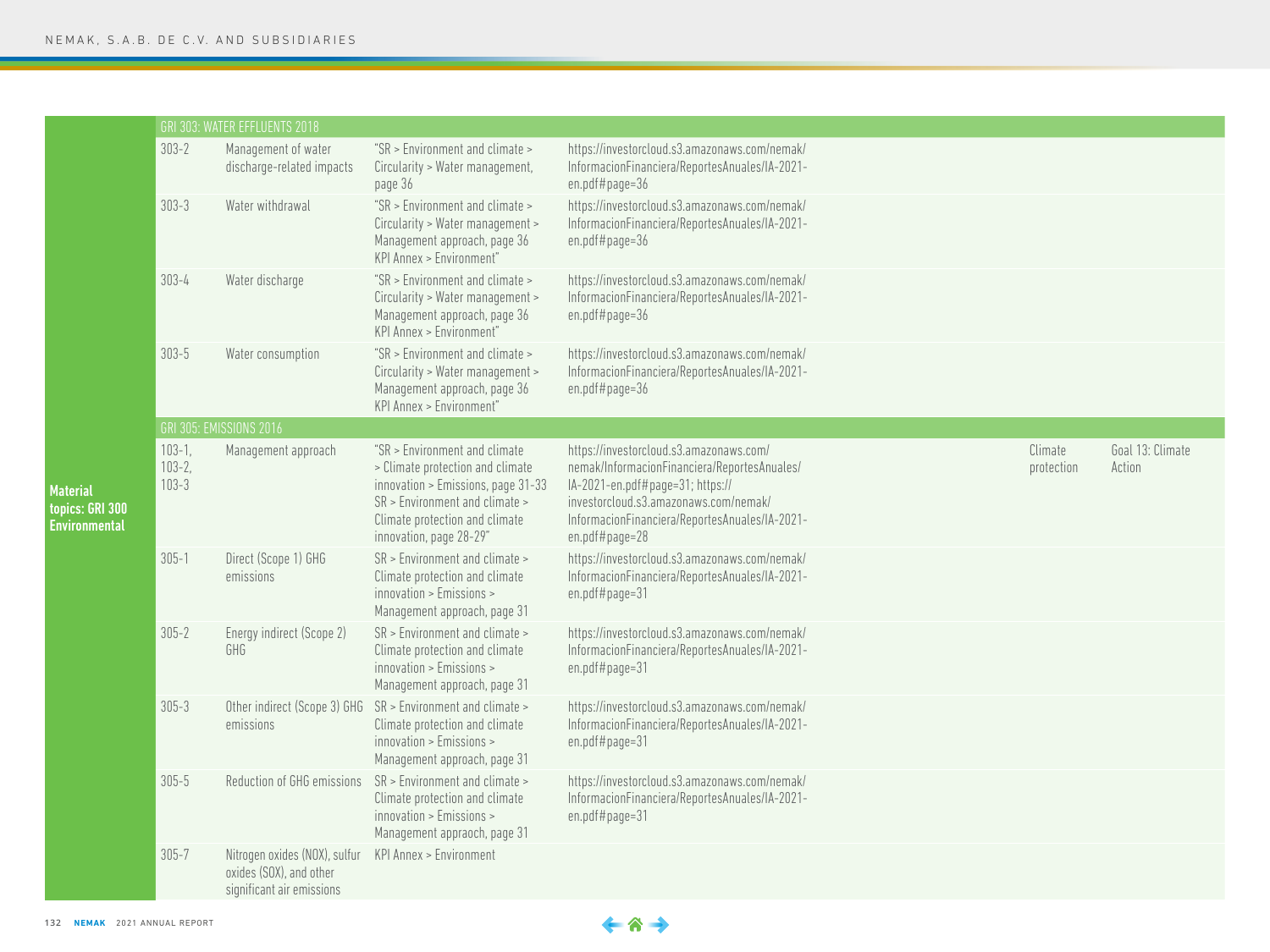|                                                     | GRI 306: WASTE 2020                    |                                                                                                              |                                                                                                                                                                                           |                                                                                                                                                                                                                                          |                                                   |                                                       |  |  |  |  |  |
|-----------------------------------------------------|----------------------------------------|--------------------------------------------------------------------------------------------------------------|-------------------------------------------------------------------------------------------------------------------------------------------------------------------------------------------|------------------------------------------------------------------------------------------------------------------------------------------------------------------------------------------------------------------------------------------|---------------------------------------------------|-------------------------------------------------------|--|--|--|--|--|
|                                                     | $103 - 1,$<br>$103 - 2$<br>$103 - 3$   | Management approach                                                                                          | SR > Environment and climate ><br>Circularity > Waste management and<br>hazardous materials, page 35                                                                                      | https://investorcloud.s3.amazonaws.com/nemak/<br>InformacionFinanciera/ReportesAnuales/IA-2021-<br>en.pdf#page=35                                                                                                                        | Waste<br>management<br>and hazardous<br>materials | Goal 12: Responsible<br>consumption and<br>production |  |  |  |  |  |
|                                                     | $306 - 3$                              | Waste generated                                                                                              | $SR >$ Environment and climate $>$<br>Circularity > Waste management and<br>hazardous materials, page 35                                                                                  | https://investorcloud.s3.amazonaws.com/nemak/<br>InformacionFinanciera/ReportesAnuales/IA-2021-<br>en.pdf#page=35                                                                                                                        |                                                   |                                                       |  |  |  |  |  |
| <b>Material</b><br>topics: GRI 300<br>Environmental | $306 - 4$                              | Waste diverted from<br>disposal                                                                              | "SR > Environment and climate ><br>Circularity > Waste management and<br>hazardous materials, page 35<br>KPI Annex > Environment"                                                         | https://investorcloud.s3.amazonaws.com/nemak/<br>InformacionFinanciera/ReportesAnuales/IA-2021-<br>en.pdf#page=35                                                                                                                        |                                                   |                                                       |  |  |  |  |  |
|                                                     | $306 - 5$                              | Waste directed to disposal                                                                                   | "SR > Environment and climate ><br>Circularity > Waste management and<br>hazardous materials, page 35<br>KPI Annex > Environment"                                                         | https://investorcloud.s3.amazonaws.com/nemak/<br>InformacionFinanciera/ReportesAnuales/IA-2021-<br>en.pdf#page=35                                                                                                                        |                                                   |                                                       |  |  |  |  |  |
|                                                     |                                        | GRI 308: SUPPLIER ENVIRONMENTAL ASSESSMENT 2016                                                              |                                                                                                                                                                                           |                                                                                                                                                                                                                                          |                                                   |                                                       |  |  |  |  |  |
|                                                     | $103 - 1,$<br>$103 - 2,$<br>$103 - 3$  | Management approach                                                                                          | SR > Value chain engagement<br>and business integrity > Supplier<br>environmental assessment, page 57                                                                                     | https://investorcloud.s3.amazonaws.com/nemak/<br>InformacionFinanciera/ReportesAnuales/IA-2021-<br>en.pdf#page=57                                                                                                                        | Supply chain<br>management                        | Goal 12: Responsible<br>consumption and<br>production |  |  |  |  |  |
|                                                     | $308 - 1$                              | New suppliers that<br>were screened using<br>environmental criteria                                          | $SR$ > Value chain engagement<br>and business integrity > Supplier<br>environmental assessment, page 57                                                                                   | https://investorcloud.s3.amazonaws.com/nemak/<br>InformacionFinanciera/ReportesAnuales/IA-2021-<br>en.pdf#page=57                                                                                                                        |                                                   |                                                       |  |  |  |  |  |
|                                                     | GRI 401: EMPLOYMENT 2016               |                                                                                                              |                                                                                                                                                                                           |                                                                                                                                                                                                                                          |                                                   |                                                       |  |  |  |  |  |
| <b>Aaterial topics:</b><br><b>GRI 400 Social</b>    | $103 - 1$ ,<br>$103 - 2,$<br>$103 - 3$ | Management approach                                                                                          | "SR > People and communities, page<br>$38 - 48$<br>SR > People and communities ><br>Well-being and talent development ><br>Employee well-being, page 40 -41"                              | https://investorcloud.s3.amazonaws.com/<br>nemak/InformacionFinanciera/ReportesAnuales/<br>IA-2021-en.pdf#page=38; https://<br>investorcloud.s3.amazonaws.com/nemak/<br>InformacionFinanciera/ReportesAnuales/IA-2021-<br>en.pdf#page=40 |                                                   |                                                       |  |  |  |  |  |
|                                                     | $401 - 1$                              | New employee hires and<br>employee turnover                                                                  | "SR > People and communities, page<br>$38 - 48$<br>SR > People and communities ><br>Well-bering and talent development ><br>Employee development, page 41<br><b>KPI Annex &gt; Social</b> | https://investorcloud.s3.amazonaws.com/<br>nemak/InformacionFinanciera/ReportesAnuales/<br>IA-2021-en.pdf#page=38; https://<br>investorcloud.s3.amazonaws.com/nemak/<br>InformacionFinanciera/ReportesAnuales/IA-2021-<br>en.pdf#page=41 |                                                   |                                                       |  |  |  |  |  |
|                                                     | $401 - 2$                              | Benefits provided to full-<br>time employees that are not<br>provided to temporary or<br>part-time employees | SR > People and communities ><br>Well-being and talent development ><br>Employee well-being, page 40                                                                                      | https://investorcloud.s3.amazonaws.com/nemak/<br>InformacionFinanciera/ReportesAnuales/IA-2021-<br>en.pdf#page=40                                                                                                                        |                                                   |                                                       |  |  |  |  |  |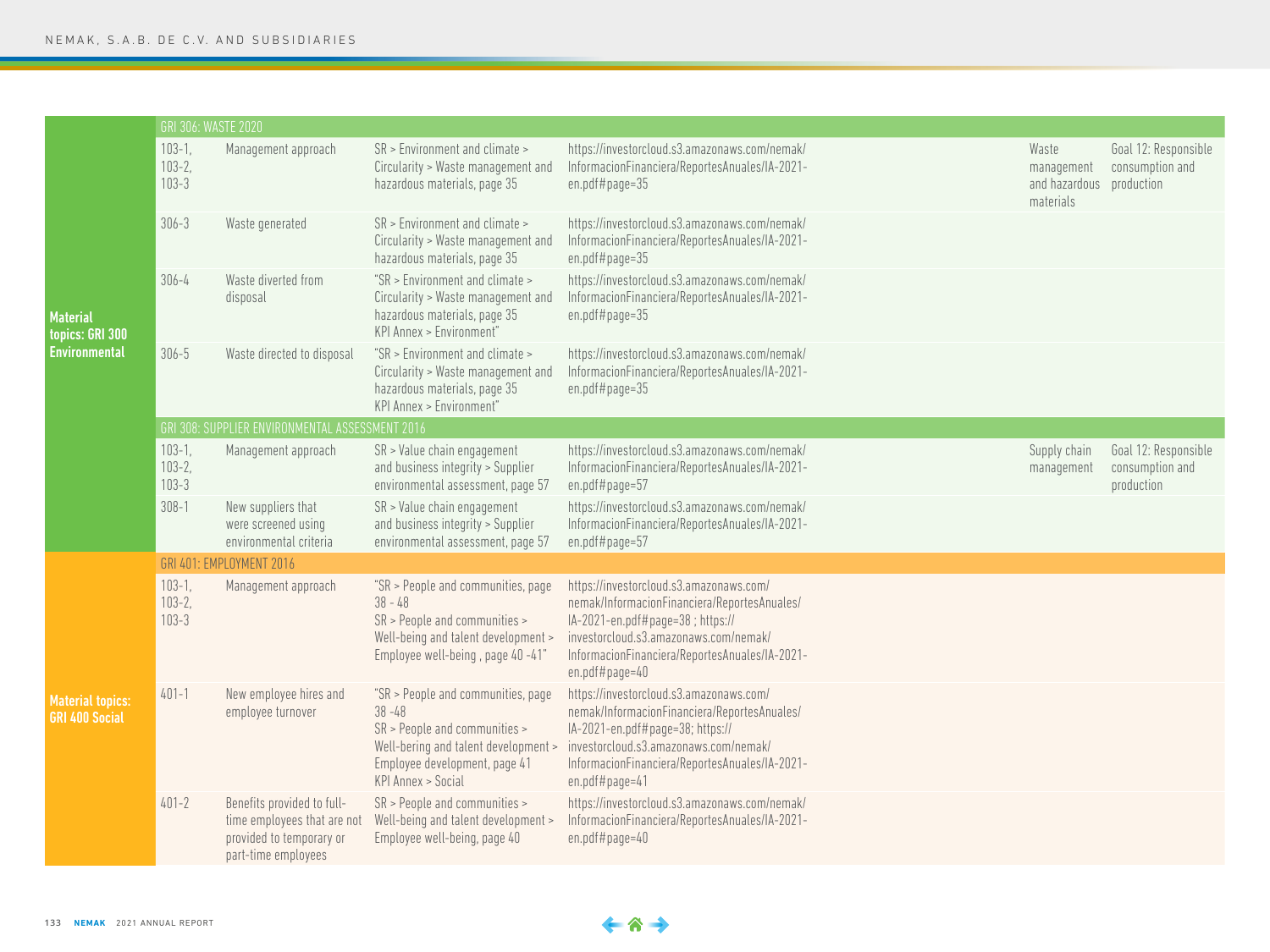|                                                  | GRI 403: OCCUPATIONAL HEALTH AND SAFETY 2018 |                                                                                                                           |                                                                                                                                        |                                                                                                                      |  |                                      |  |  |
|--------------------------------------------------|----------------------------------------------|---------------------------------------------------------------------------------------------------------------------------|----------------------------------------------------------------------------------------------------------------------------------------|----------------------------------------------------------------------------------------------------------------------|--|--------------------------------------|--|--|
|                                                  | $103 - 1,$<br>$103 - 2$<br>$103 - 3$         | Management approach                                                                                                       | SR > People and communities ><br>Occupational health and safety, page<br>$44 - 46$                                                     | https://investorcloud.s3.amazonaws.com/nemak/<br>InformacionFinanciera/ReportesAnuales/IA-2021-<br>en.pdf#page=44    |  | Occupational<br>health and<br>safety |  |  |
|                                                  | $403 - 1$                                    | Occupational health and<br>safety management system                                                                       | SR > People and communities ><br>Occupational health and safety, page<br>$44 - 46$                                                     | https://investorcloud.s3.amazonaws.com/nemak/<br>InformacionFinanciera/ReportesAnuales/IA-2021-<br>en.pdf#page=44    |  |                                      |  |  |
|                                                  | $403 - 2$                                    | Hazard identification, risk<br>assessment, and incident<br>investigation                                                  | $SR$ > People and communities ><br>Occupational health and safety > Risk<br>identification and assessment, page<br>45                  | https://investorcloud.s3.amazonaws.com/nemak/<br>InformacionFinanciera/ReportesAnuales/IA-2021-<br>$en.pdf$ #paqe=45 |  |                                      |  |  |
|                                                  | 403-3                                        | Occupational health<br>services                                                                                           | SR > People and communities ><br>Occupational health and safety ><br>Occupational health services, page 45                             | https://investorcloud.s3.amazonaws.com/nemak/<br>InformacionFinanciera/ReportesAnuales/IA-2021-<br>en.pdf#page=45    |  |                                      |  |  |
| <b>Aaterial topics:</b><br><b>GRI 400 Social</b> | 403-4                                        | Worker participation,<br>consultation, and<br>communication on<br>occupational health and<br>safety                       | SR > People and communities ><br>Occupational health and safety ><br>Employee participation in ccupational<br>health services, page 45 | https://investorcloud.s3.amazonaws.com/nemak/<br>InformacionFinanciera/ReportesAnuales/IA-2021-<br>$en.pdf$ #paqe=45 |  |                                      |  |  |
|                                                  | 403-5                                        | Worker training on<br>occupational health and<br>safety                                                                   | SR > People and communities ><br>Occupational health and safety ><br>Employee training in occupational<br>health and services, page 45 | https://investorcloud.s3.amazonaws.com/nemak/<br>InformacionFinanciera/ReportesAnuales/IA-2021-<br>en.pdf#page=45    |  |                                      |  |  |
|                                                  | 403-7                                        | Prevention and mitigation<br>of occupational health<br>and safety impacts<br>directly linked by business<br>relationships | SR > People and communities ><br>Occupational health and safety ><br>Employee training in occupational<br>health and services, page 45 | https://investorcloud.s3.amazonaws.com/nemak/<br>InformacionFinanciera/ReportesAnuales/IA-2021-<br>en.pdf#page=45    |  |                                      |  |  |
|                                                  | 403-9                                        | Work-related injuries                                                                                                     | $SR$ > People and communites ><br>Occupational health and security ><br>Nemak's ambition, page 45                                      | https://investorcloud.s3.amazonaws.com/nemak/<br>InformacionFinanciera/ReportesAnuales/IA-2021-<br>en.pdf#paqe=45    |  |                                      |  |  |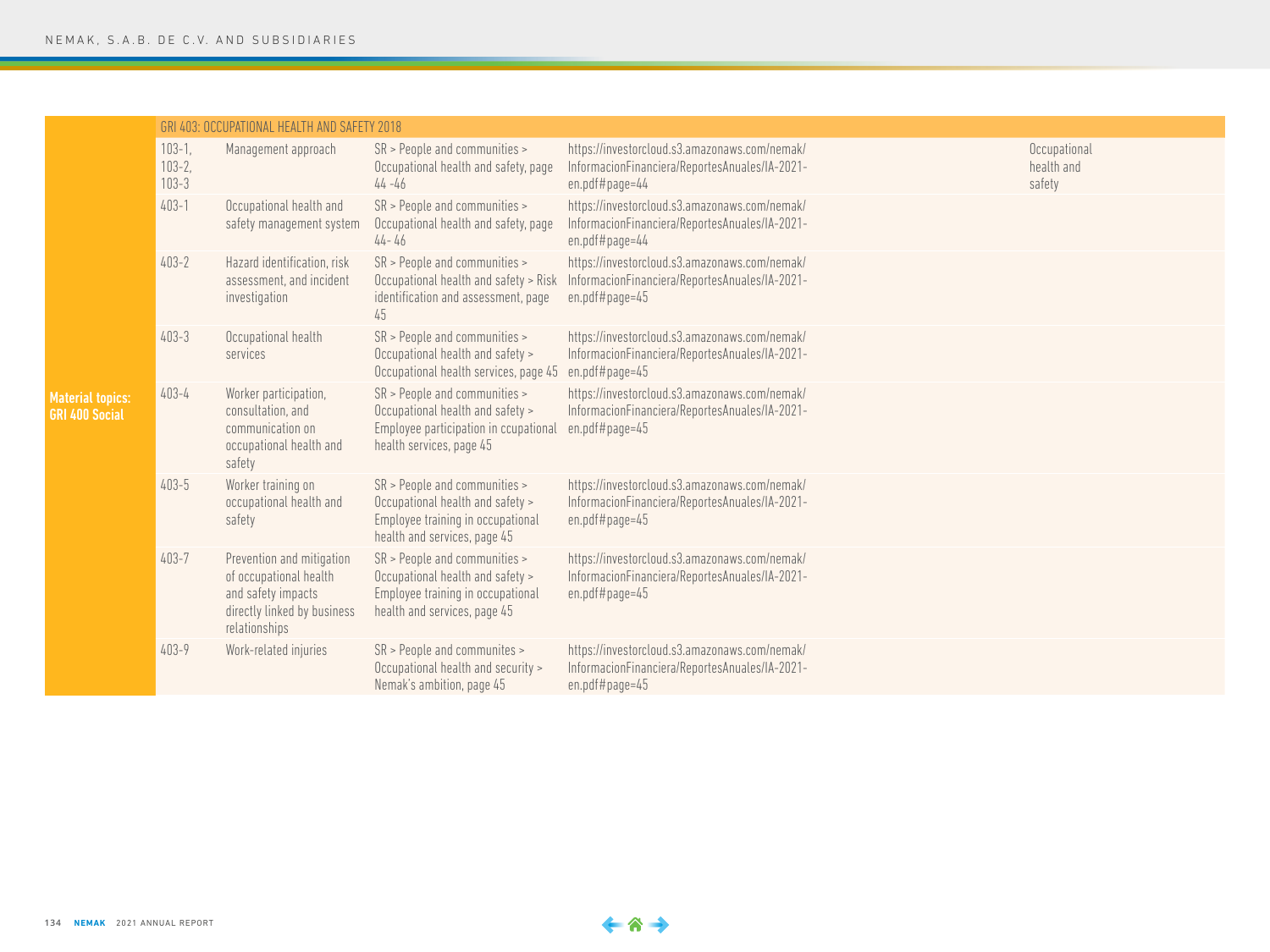|                         |                                               | GRI 404: TRAINING AND EDUCATION 2016                                                                                    |                                                                                                                               |                                                                                                                      |                                                                                                                                                                                        |                             |                              |
|-------------------------|-----------------------------------------------|-------------------------------------------------------------------------------------------------------------------------|-------------------------------------------------------------------------------------------------------------------------------|----------------------------------------------------------------------------------------------------------------------|----------------------------------------------------------------------------------------------------------------------------------------------------------------------------------------|-----------------------------|------------------------------|
|                         | $103 - 1,$<br>$103 - 2,$<br>$103 - 3$         | Management approach                                                                                                     | SR > People and communities ><br>Well-being and talent development ><br>Employee development, page 41                         | https://investorcloud.s3.amazonaws.com/nemak/<br>InformacionFinanciera/ReportesAnuales/IA-2021-<br>en.pdf#page=41    |                                                                                                                                                                                        | Training and<br>development | Goal 4: Quality<br>education |
|                         | 404-1                                         | Average hours of training<br>per year per employee                                                                      | $SR$ > People and communities ><br>Well-being and talent development ><br>Employee development, page 41                       | https://investorcloud.s3.amazonaws.com/nemak/<br>InformacionFinanciera/ReportesAnuales/IA-2021-<br>en.pdf#page=41    |                                                                                                                                                                                        |                             |                              |
|                         | 404-3                                         | Percentage of employees<br>receiving regular<br>performance and career<br>development reviews                           | $SR$ > People and communities ><br>Well-being and talent development ><br>Employee development, page 41                       | https://investorcloud.s3.amazonaws.com/nemak/<br>InformacionFinanciera/ReportesAnuales/IA-2021-<br>$en.pdf$ #paqe=41 |                                                                                                                                                                                        |                             |                              |
|                         | GRI 405: DIVERSITY AND EQUAL OPPORTUNITY 2016 |                                                                                                                         |                                                                                                                               |                                                                                                                      |                                                                                                                                                                                        |                             |                              |
| <b>Material topics:</b> | $103 - 1,$<br>$103 - 2,$<br>$103 - 3$         | Management approach                                                                                                     | SR > People and communities ><br>Diversity and inclusion, page 42 -43                                                         | https://investorcloud.s3.amazonaws.com/nemak/<br>InformacionFinanciera/ReportesAnuales/IA-2021-<br>$en.pdf$ #page=42 |                                                                                                                                                                                        | Diversity and<br>inclusion  |                              |
|                         | $405 - 1$                                     | Diversity of governance<br>bodies and employees                                                                         | "SR > People and communities ><br>Diversity and inclusion, page 42 - 43<br>KPI Annex > Social"                                | https://investorcloud.s3.amazonaws.com/nemak/<br>InformacionFinanciera/ReportesAnuales/IA-2021-<br>en.pdf#page=42    |                                                                                                                                                                                        |                             |                              |
| <b>GRI 400 Social</b>   |                                               | GRI 406: NON-DISCRIMINATION 2016                                                                                        |                                                                                                                               |                                                                                                                      |                                                                                                                                                                                        |                             |                              |
|                         | $103 - 1,$<br>$103 - 2,$<br>$103 - 3$         | Management approach                                                                                                     | SR > People and communities ><br>Diversity and inclusion, page 42-43                                                          | https://investorcloud.s3.amazonaws.com/nemak/<br>InformacionFinanciera/ReportesAnuales/IA-2021-<br>$en.pdf$ #page=42 |                                                                                                                                                                                        | <b>Business</b><br>ethics   |                              |
|                         | 406-1                                         | Incidents of discrimination<br>and corrective actions taken                                                             |                                                                                                                               |                                                                                                                      | For reasons of confidentiality,<br>Nemak does not publish any<br>statistical information about cases of<br>discrimination.                                                             |                             |                              |
|                         |                                               | GRI 407: FREEDOM OF ASSOCIATION AND COLLECTIVE BARGAINING 2016                                                          |                                                                                                                               |                                                                                                                      |                                                                                                                                                                                        |                             |                              |
|                         | $103 - 1,$<br>$103 - 2,$<br>$103 - 3$         | Management approach                                                                                                     | $SR$ > Value chain engagement and<br>business integrity > Human rights<br>> Freedom of association and<br>bargaining, page 54 | https://investorcloud.s3.amazonaws.com/nemak/<br>InformacionFinanciera/ReportesAnuales/IA-2021-<br>en.pdf#page=54    |                                                                                                                                                                                        | <b>Business</b><br>ethics   |                              |
|                         | $407 - 1$                                     | Operations and suppliers in<br>which the right to freedom<br>of association and collective<br>bargaining may be at risk |                                                                                                                               |                                                                                                                      | During the reporting period, Nemak has<br>not identified any risks in the area of<br>freedom of association and collective<br>bargaining within its current procedures/<br>operations. |                             |                              |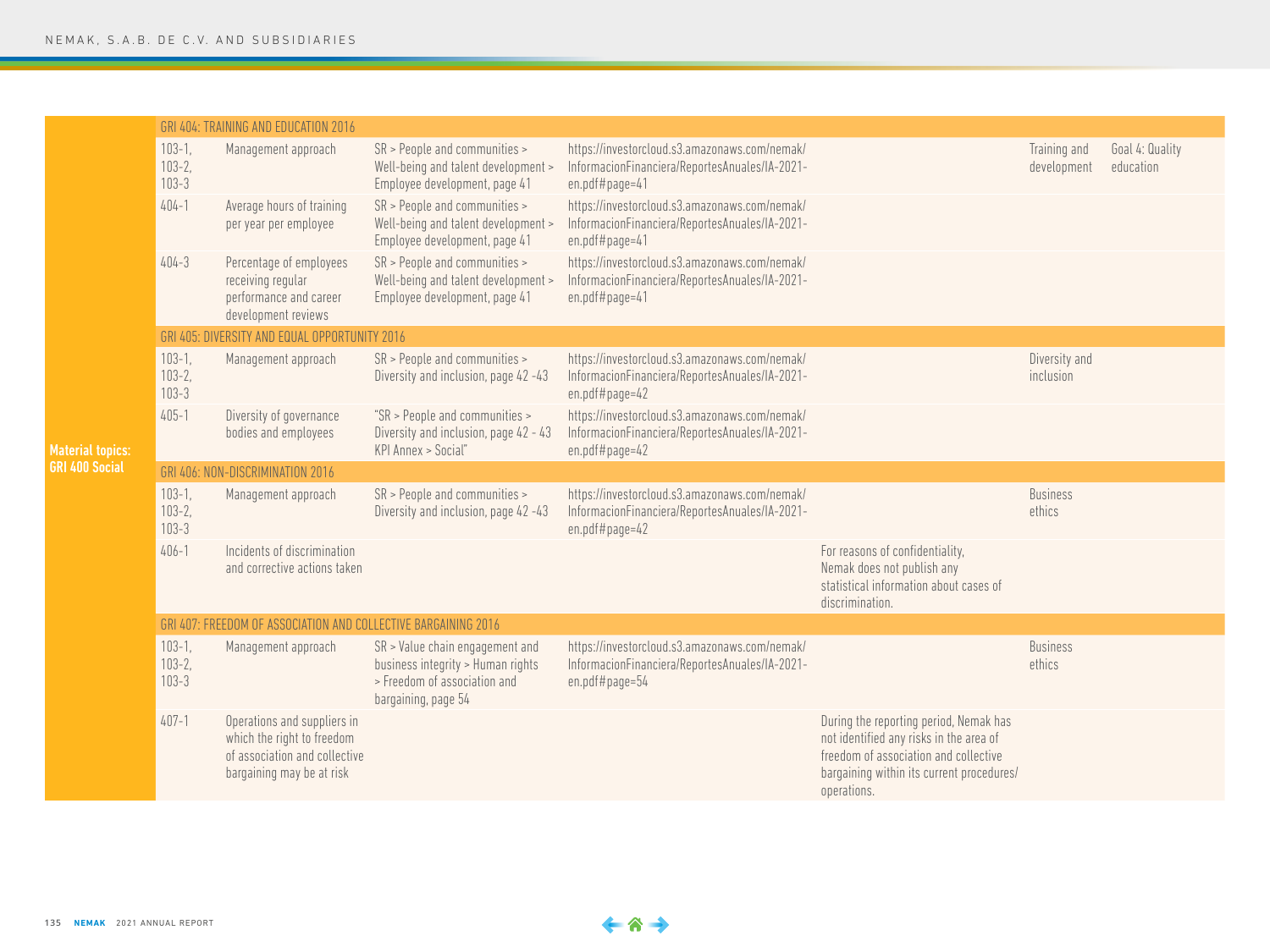|                          | GRI 408: CHILD LABOR                  |                                                                                                     |                                                                                                           |                                                                                                                      |                                                                                                                                                 |                           |
|--------------------------|---------------------------------------|-----------------------------------------------------------------------------------------------------|-----------------------------------------------------------------------------------------------------------|----------------------------------------------------------------------------------------------------------------------|-------------------------------------------------------------------------------------------------------------------------------------------------|---------------------------|
|                          | $103 - 1,$<br>$103 - 2,$<br>$103 - 3$ | Management approach                                                                                 | SR > Value chain engagement and<br>business integrity > Human rights ><br>Forced and child labor, page 54 | https://investorcloud.s3.amazonaws.com/nemak/<br>InformacionFinanciera/ReportesAnuales/IA-2021-<br>en.pdf#page=54    |                                                                                                                                                 | <b>Business</b><br>ethics |
|                          | $408 - 1$                             | Operations and suppliers at<br>significant risk for incidents<br>of child labor                     |                                                                                                           |                                                                                                                      | During the reporting period, Nemak has<br>not identified any risks in the area of<br>child labor within its current procedures/<br>operations.  |                           |
|                          |                                       | GRI 409: FORCED AND COMPULSORY LABOR 2016                                                           |                                                                                                           |                                                                                                                      |                                                                                                                                                 |                           |
|                          | $103 - 1,$<br>$103 - 2,$<br>$103 - 3$ | Management approach                                                                                 | SR > Value chain engagement and<br>Business integrity > Human rights ><br>Forced and child labor, page 54 | https://investorcloud.s3.amazonaws.com/nemak/<br>InformacionFinanciera/ReportesAnuales/IA-2021-<br>en.pdf#page=54    |                                                                                                                                                 | <b>Business</b><br>ethics |
|                          | $409 - 1$                             | Operations and suppliers at<br>significant risk for incidents<br>of forced or compulsory<br>labor   |                                                                                                           |                                                                                                                      | During the reporting period, Nemak<br>has not identified any risks in the<br>areas of forced labor within its current<br>procedures/operations. |                           |
|                          | GRI 412: HUMAN RIGHTS ASSESSMENT 2016 |                                                                                                     |                                                                                                           |                                                                                                                      |                                                                                                                                                 |                           |
| topics:<br><b>Social</b> | $103 - 1,$<br>$103 - 2$<br>$103 - 3$  | Management approach                                                                                 | SR > Value chain engagement and<br>Business integrity > Human rights,<br>page 53                          | https://investorcloud.s3.amazonaws.com/nemak/<br>InformacionFinanciera/ReportesAnuales/IA-2021-<br>en.pdf#page=53    |                                                                                                                                                 |                           |
|                          | $412 - 1$                             | Operations that have<br>been subject to human<br>rights reviews or impact<br>assessments            | SR > Value chain engagement and<br>Business integrity > Human rights,<br>page 53                          | https://investorcloud.s3.amazonaws.com/nemak/<br>InformacionFinanciera/ReportesAnuales/IA-2021-<br>$en.pdf$ #paqe=53 |                                                                                                                                                 |                           |
|                          | $412 - 2$                             | Employee training on human<br>rights policies or procedures                                         |                                                                                                           |                                                                                                                      | There is no stand-alone training module<br>for human rights yet. However, human<br>rights are part of the regular Code of<br>Conduct training.  |                           |
|                          |                                       | GRI 413: LOCAL COMMUNITIES 2016                                                                     |                                                                                                           |                                                                                                                      |                                                                                                                                                 |                           |
|                          | $103 - 1,$<br>$103 - 2,$<br>$103 - 3$ | Management approach                                                                                 | $SR$ > People and communities ><br>Corporate citizenship, page 47-48                                      | https://investorcloud.s3.amazonaws.com/nemak/<br>InformacionFinanciera/ReportesAnuales/IA-2021-<br>en.pdf#page=47    |                                                                                                                                                 | Corporate<br>citizenship  |
|                          | $413 - 1$                             | "Operations with local<br>community engagement,<br>impact assessments, and<br>development programs" | SR > People and communities ><br>Corporate citizenship, page 47 -48                                       | https://investorcloud.s3.amazonaws.com/nemak/<br>InformacionFinanciera/ReportesAnuales/IA-2021-<br>en.pdf#page=47    |                                                                                                                                                 |                           |
|                          |                                       |                                                                                                     |                                                                                                           |                                                                                                                      |                                                                                                                                                 |                           |

Materia  $\vert$  GRI 400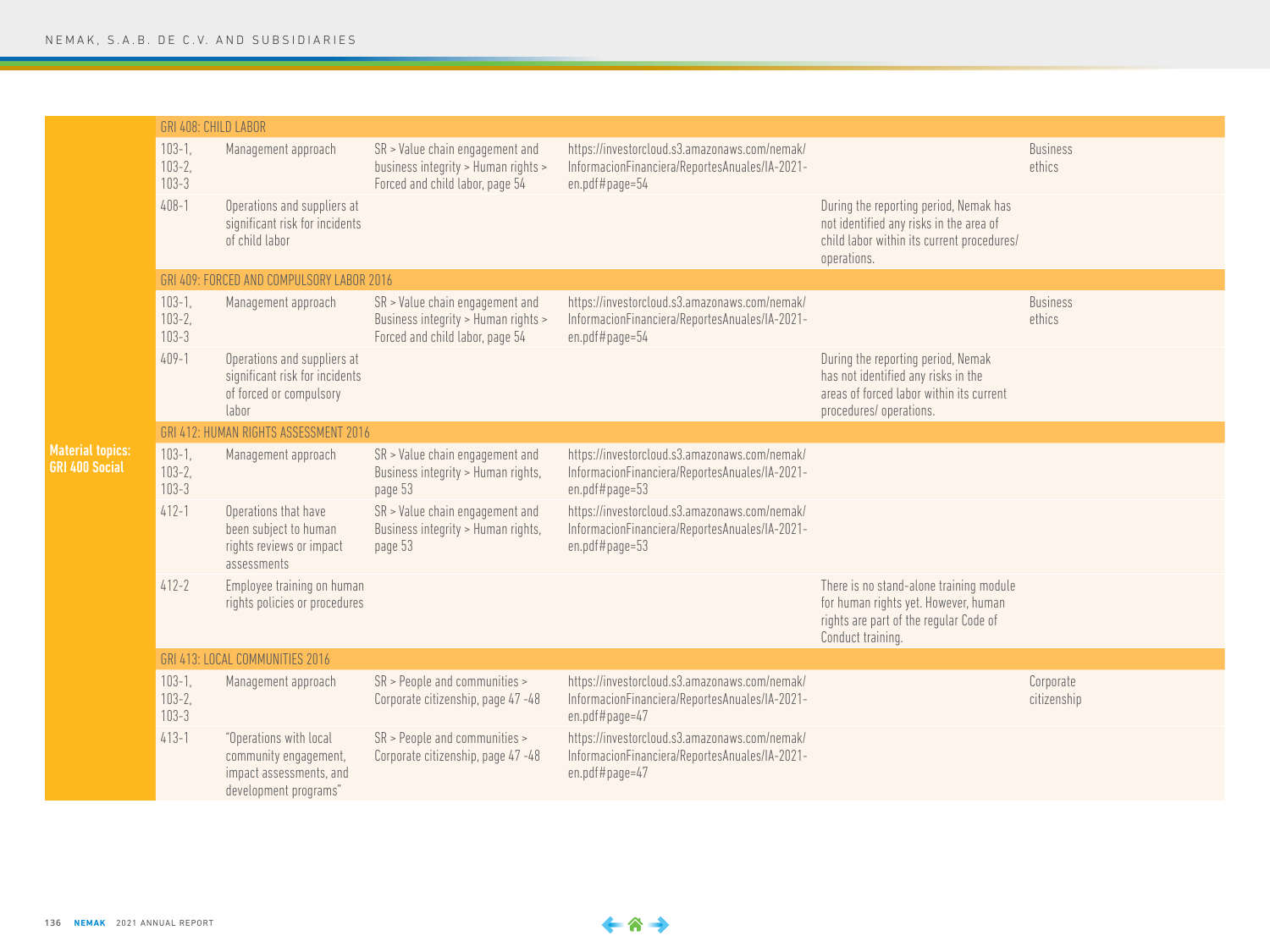|                                                  |                                         | GRI 414: SUPPIER SOCIAL ASSESSMENT 2016                                                |                                                                                              |                                                                                                                      |                                                                                                                                                                                                                                                                                                                                                                                                                                                                                                                                                                             |                           |
|--------------------------------------------------|-----------------------------------------|----------------------------------------------------------------------------------------|----------------------------------------------------------------------------------------------|----------------------------------------------------------------------------------------------------------------------|-----------------------------------------------------------------------------------------------------------------------------------------------------------------------------------------------------------------------------------------------------------------------------------------------------------------------------------------------------------------------------------------------------------------------------------------------------------------------------------------------------------------------------------------------------------------------------|---------------------------|
|                                                  | $103 - 1$ ,<br>$103 - 2$ ,<br>$103 - 3$ | Management approach                                                                    | SR > Value chain engagement and<br>business integrity > Human rights,<br>page 53             | https://investorcloud.s3.amazonaws.com/nemak/<br>InformacionFinanciera/ReportesAnuales/IA-2021-<br>en.pdf#page=53    |                                                                                                                                                                                                                                                                                                                                                                                                                                                                                                                                                                             | <b>Business</b><br>ethics |
|                                                  | $414 - 1$                               | New suppliers that were<br>screened using social<br>criteria                           | SR > Value chain engagement and<br>business integrity > Human rights,<br>page 53             | https://investorcloud.s3.amazonaws.com/nemak/<br>InformacionFinanciera/ReportesAnuales/IA-2021-<br>en.pdf#page=53    | 32% of all Nemak suppliers were<br>screened using social criteria, including<br>12,78% of all new suppliers in 2021.                                                                                                                                                                                                                                                                                                                                                                                                                                                        |                           |
|                                                  |                                         | GRI 416: CUSTOMER HEALTH AND SAFETY 2016                                               |                                                                                              |                                                                                                                      |                                                                                                                                                                                                                                                                                                                                                                                                                                                                                                                                                                             |                           |
| <b>Aaterial topics:</b><br><b>GRI 400 Social</b> | $416 - 1$                               | Assessment of the health<br>and safety impacts of<br>product and service<br>categories |                                                                                              |                                                                                                                      | Nemaks products are aluminum parts<br>for the automotive industry, such as<br>cylinder heas, shock towers or battery<br>housings. According to the current state<br>of knowledge, the substance aluminum<br>does not pose any danger during further<br>processing. At the same time, Nemak<br>cannot influence the safety impact<br>at the Company's customers, but its<br>products itself do not pose any risk for<br>health and safety. The health and safety<br>of the end product also lies with the<br>OEM. Consequently, the indicator is not<br>applicable to Nemak. |                           |
|                                                  |                                         | GRI 419: SOCIOECONOMIC COMPLIANCE 2016                                                 |                                                                                              |                                                                                                                      |                                                                                                                                                                                                                                                                                                                                                                                                                                                                                                                                                                             |                           |
|                                                  | $103 - 1$ ,<br>$103 - 2$<br>$103 - 3$   | Management approach                                                                    | SR > Value chain engagement and<br>business integrity > Socioeconomic<br>compliance, page 50 | https://investorcloud.s3.amazonaws.com/nemak/<br>InformacionFinanciera/ReportesAnuales/IA-2021-<br>$en.pdf$ #paqe=50 |                                                                                                                                                                                                                                                                                                                                                                                                                                                                                                                                                                             | <b>Business</b><br>ethics |
|                                                  | $419 - 1$                               | Non-Compliance with laws<br>and regulations in the social<br>and economic area         | SR > Value chain engagement and<br>business integrity > Socioeconomic<br>compliance, page 50 | https://investorcloud.s3.amazonaws.com/nemak/<br>InformacionFinanciera/ReportesAnuales/IA-2021-<br>en.pdf#page=50    | To the Company's knowledge, there have<br>been no instances of non-compliance<br>with laws or regulations during 2021<br>that have caused economic impacts<br>relevant to its business, operations or<br>results.                                                                                                                                                                                                                                                                                                                                                           |                           |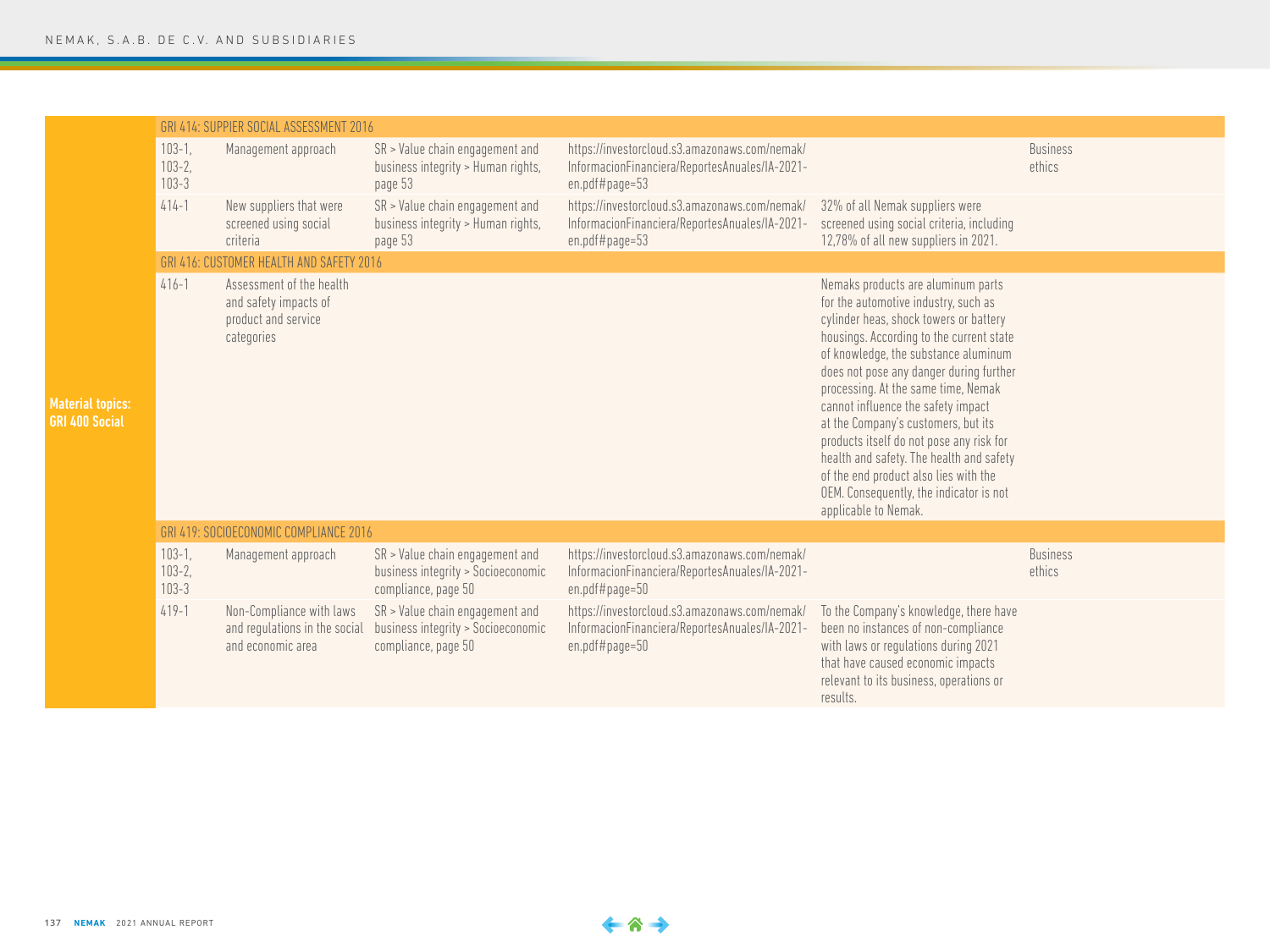# SASB Standards

The Sustainable Industry Classification System® (SICS®) defines the "Auto parts" sector standard from the transportation industry as the relevant SASB standard for Nemak. For more detialled information, see: https://www.sasb.org/wp-content/uploads/2018/11/Auto\_Parts\_Standard\_2018.pdf

| SASB CODE    | <b>INDICATOR</b>              | <b>DESCRIPTION</b>                                                                                                          | REFERENCE/ PAGE SUSTAINABILITY REPORT 2020                                                                           | ADDITIONAL INFORMATION AND REASONS FOR OMISSION                                                                                                                                                                                                                                                                                                                                                                                                                                                                                                         |
|--------------|-------------------------------|-----------------------------------------------------------------------------------------------------------------------------|----------------------------------------------------------------------------------------------------------------------|---------------------------------------------------------------------------------------------------------------------------------------------------------------------------------------------------------------------------------------------------------------------------------------------------------------------------------------------------------------------------------------------------------------------------------------------------------------------------------------------------------------------------------------------------------|
| TR-AP-130a.1 | Energy<br>Management          | (1) Total energy consumed,<br>(2) percentage grid electricity,<br>(3) percentage renewable                                  | $SR$ > Environment and climate > Energy > Nemak's amibition                                                          |                                                                                                                                                                                                                                                                                                                                                                                                                                                                                                                                                         |
| TR-AP-150a.1 | Waste Management              | (1) Total amount of waste from manufacturing,<br>(2) percentage hazardous,<br>(3) percentage recycled                       | $SR >$ Environment and climate $>$ Circularity $>$ Waste management<br>and hazardous materials > Management approach |                                                                                                                                                                                                                                                                                                                                                                                                                                                                                                                                                         |
| TR-AP-250a.1 | <b>Product Safety</b>         | Number of recalls issued, total units recalled                                                                              |                                                                                                                      | Nemaks products are aluminium parts for the automotive industry, such as<br>cylinder heas, shock towers or battery housings. According to the current state<br>of knowledge, the substance aluminum does not pose any danger during further<br>processing. At the same time, Nemak cannot influence the safety impact at the<br>Company's customers, but its products itself do not pose any risk for health<br>and safety. The health and safety of the end product also lies with the OEM.<br>Consequently, the indicator is not applicable to Nemak. |
| TR-AP-410a.1 | Design for Fuel<br>Efficiency | Revenue from products designed to increase<br>fuel efficiency and/or reduce emissions                                       |                                                                                                                      | Due to the design of Nemak's products in the field of lightweight, all products<br>increase fuel efficiency. Thus, all of Nemak's revenues are generated from fuel<br>efficiency products.                                                                                                                                                                                                                                                                                                                                                              |
| TR-AP-440a.1 | <b>Materials Sourcing</b>     | Description of the management of risks<br>associated with the use of critical materials                                     | SR > Environment and climate > Circularity > Waste management<br>and hazardous materials > Management approach       |                                                                                                                                                                                                                                                                                                                                                                                                                                                                                                                                                         |
| TR-AP-440b.1 | <b>Materials Efficiency</b>   | Percentage of products sold that are recyclable                                                                             | $SR$ > Environment and climate > Climate protection and climate<br>innovation > Emissions > Management approach      | As Nemak's products are made from aluminum only, they are 100% recycable.                                                                                                                                                                                                                                                                                                                                                                                                                                                                               |
| TR-AP-440b.2 | Materials Efficiency          | Percentage of input materials from recycled<br>orremanufactured content                                                     | SR > Environment and climate > Circularity > Waste management<br>and hazardous materials > Management approach       |                                                                                                                                                                                                                                                                                                                                                                                                                                                                                                                                                         |
| TR-AP-520a.1 | Competitive<br>Behavior       | Total amount of monetary losses as a<br>result of legal proceedings associated with<br>anticompetitive behavior regulations | SR > Value chain engagement and business integrity > Anti-<br>competitive behavior                                   |                                                                                                                                                                                                                                                                                                                                                                                                                                                                                                                                                         |
| TR-AP-000.A  | Activity metric               | Number of parts produced                                                                                                    |                                                                                                                      | 35.7 million equivalent Units                                                                                                                                                                                                                                                                                                                                                                                                                                                                                                                           |
| TR-AP-000.B  | Activity metric               | Weight of parts produced                                                                                                    |                                                                                                                      | 485,797 metric tons.                                                                                                                                                                                                                                                                                                                                                                                                                                                                                                                                    |
| TR-AP-000.C  | Activity metric               | Area of manufacturing plants                                                                                                | Annual Report                                                                                                        |                                                                                                                                                                                                                                                                                                                                                                                                                                                                                                                                                         |

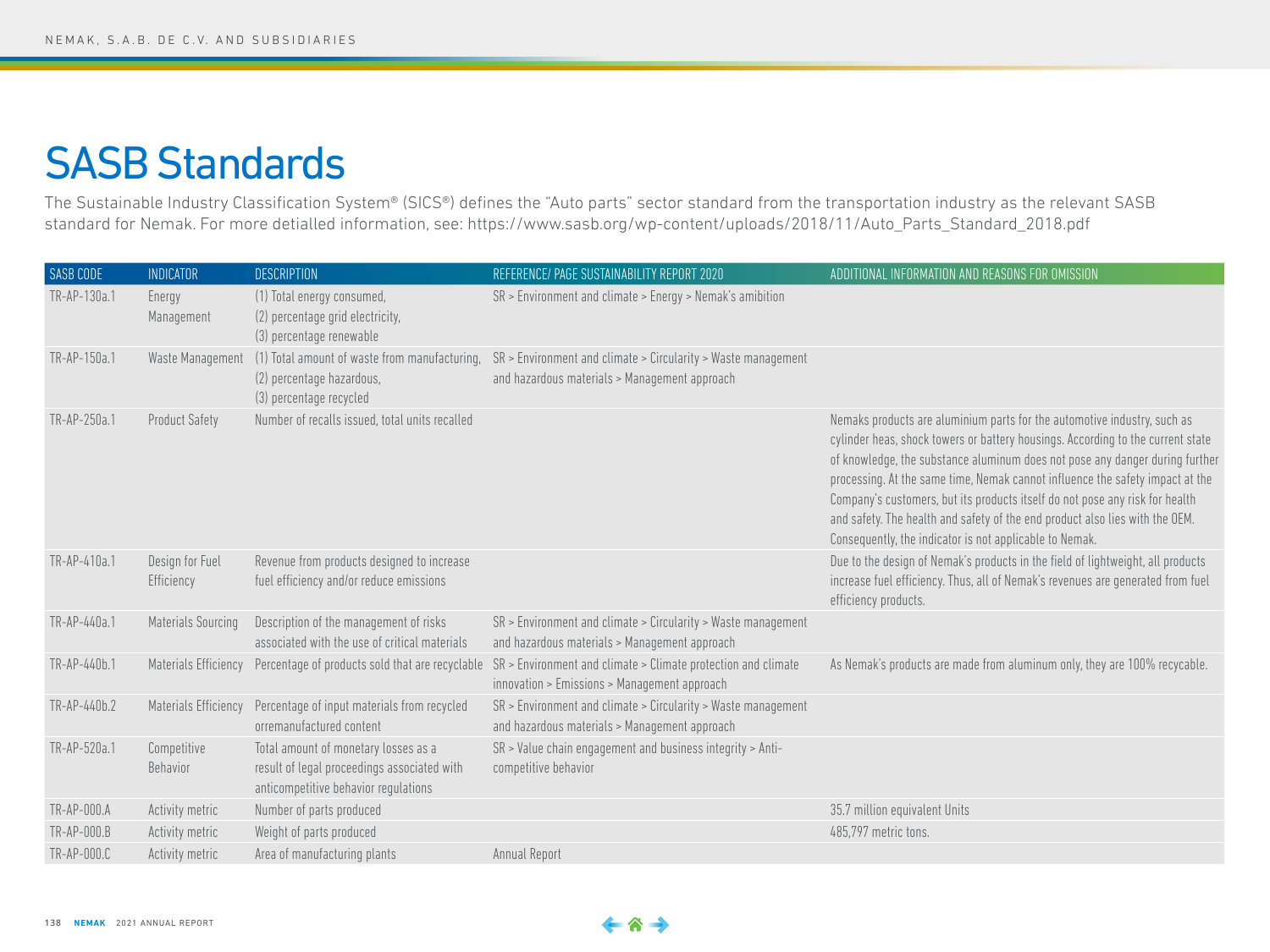# KPI Annex

# **ORGANIZATIONAL**

#### GRI 102-7

| Total number of operations | 38                                                 |
|----------------------------|----------------------------------------------------|
| Net sales                  | <b>US\$3.8 B</b>                                   |
| Total debt                 | Total Liabilities: US\$3.2 B / Net Debt: US\$1.3 B |
| Total equity               | <b>US\$1.7 B</b>                                   |
| Total turnover             | <b>US\$3.8 B</b>                                   |
| Quantity of products       | 35.7 million equivalent Units                      |

#### GRI 102-7

| NUMBER OF EMPLOYEES BY FUNCTION IN HC |       |
|---------------------------------------|-------|
| Executive Management                  | 15    |
| <b>Business Development</b>           | 15    |
| Commercial                            | 101   |
| Manufacturing                         | 16935 |
| Engineering                           | 1086  |
| <b>HSE</b>                            | 242   |
| Quality                               | 1385  |
| Finance                               | 280   |
| <b>HR</b>                             | 287   |
| Information Technology                | 103   |
| Purchasing                            | 258   |
| Sustainability                        | 3     |

| NUMBER OF EMPLOYEES BY EMPLOYEE CATEGORY |        |
|------------------------------------------|--------|
| Executives                               |        |
| Top management                           |        |
| Junior management positions              | 1,061  |
| Employees below management level         | 19.549 |

#### GRI 102-12/13

#### EXTERNAL INITIATIVES AND MEMBERSHIPS OF NEMAKS SITES ON A LOCAL LEVEL

Alfa Fundación, Autismo ABP, DIF, Formando Emprendedores A.B.P, IRPAC, CLAUT Responsabilidad Social, Lea Artibai Ikastetxea School, FVEM (Basque Metal Federation), Council of Etxebarria, Innovabide, CRUZ ROJA, Okáčik OZ, Spoza Žiar nad Hronom, MO RZ Žiar, Svetielko nádeje, Úsmev ako dar, Daruj nádej OZ, Asociácia Marfanovho syndrómu, Bieg Zbója, Association Destination-Mountains, BBTS Włókniarz, Children's Dream Foundation, City Sports Club, Łęki Voluntary Fire Brigade, Primary School in Kozy, LUKS Groniczek, Non-public Primary School in Kozy, Oncology Hospital, Secondary School in Kęty, Industrie- und Handelskammer (IHK), Arbeitgeberverband, Barren County Chamber of Commerce, Kentucky State Chamber, Business Solutions Team, Inspire Sheboygan, Dickson County Chamber of Commerce and Tennessee College of Applied Sciences, Sylacauga Chamber of Commerce, Alabama SHRM, South Talladega Personelle Association, fire brigade, Ronald McDonald child welfare, Ö-Tafel, parents´ association ASO6, SOS child welfare organzation, Askö Donau, Klikk - Kleinmünchner Interessensgemeinschaft Kaufmannschaft und Kultur, Cancer Aid for Children, Volkshilfe, Austrian Handicapped Sports Association, FH Wels Förderverein, Chamber of Commerce in Most, Chamber of Commerce in Chomutov, Union of Industry and Transport CZR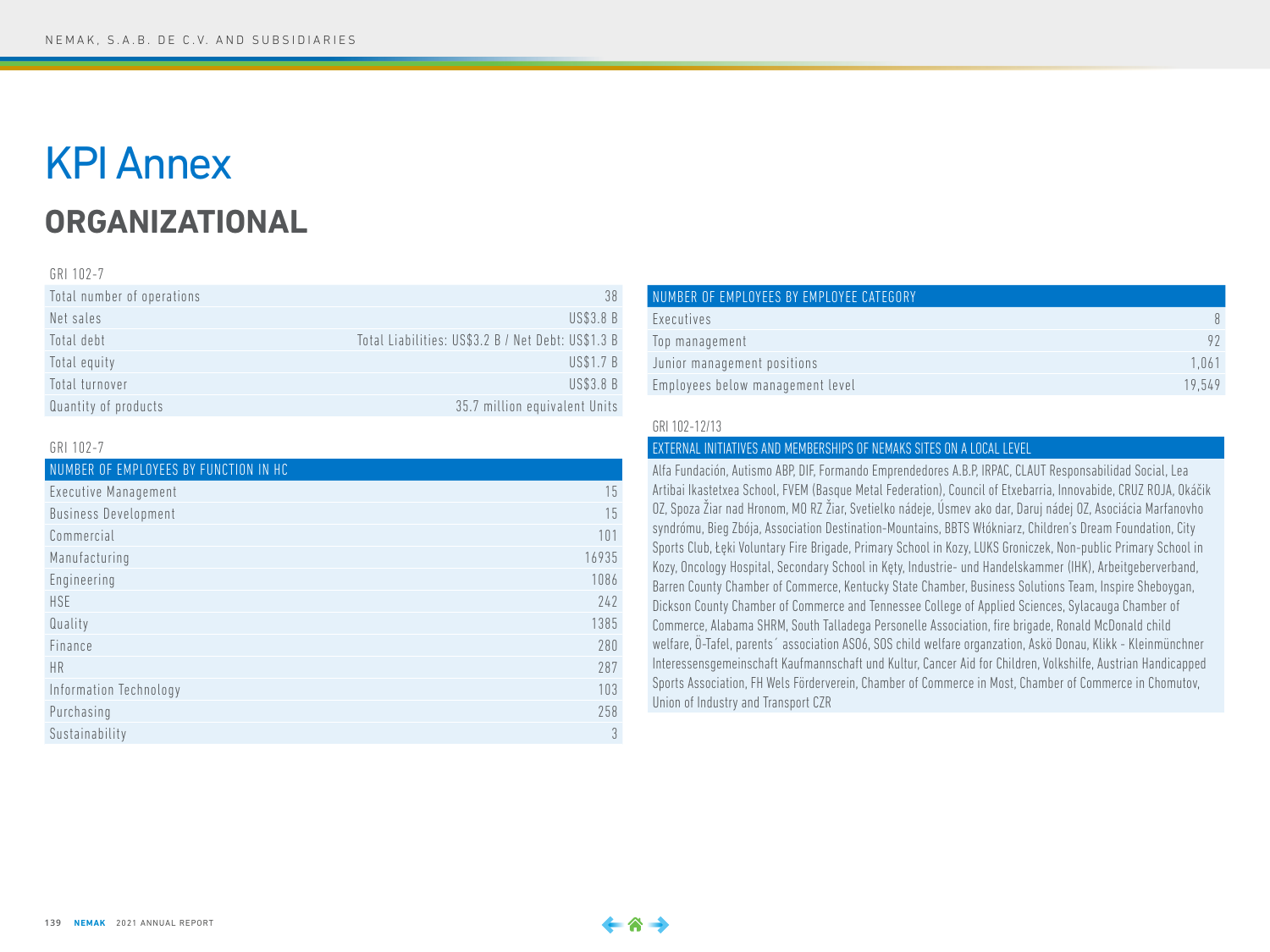# **ENVIRONMENT**

#### GRI 301-1/2

| <b>MATERIALS USED TOTAL IN T</b>    |         |
|-------------------------------------|---------|
| <b>Materials used total</b>         | 658,589 |
| thereof share renewable sources     |         |
| thereof share non-renewable sources | 640,932 |
| thereof recycled input materials    | 439,926 |
| MATERIALS USED BY TYPE              |         |
| Aluminium                           | 611,868 |
| thereof recycled input materials    | 435,384 |
| <b>Master Alloys</b>                | 29,064  |
| thereof recycled input materials    | 4,542   |
| Liners                              | 17,657  |
| thereof recycled input materials    |         |

### GRI 302-1/4

| <b>ENERGY CONSUMPTION M GJ</b>             |       |       |       |
|--------------------------------------------|-------|-------|-------|
|                                            | 2021  | 2020  | 2019  |
| Total Energy consumption**                 | 15.61 | 14.55 | 17.51 |
| <b>Direct use</b>                          | 11.42 | 10.60 | 12.77 |
| Natural gas                                | 10.63 | 10.24 | 12.40 |
| LGP                                        | 0.33  | 0.19  | 0.19  |
| Gasoline                                   | 0.14  | 0.00  | 0.00  |
| Diesel                                     | 0.32  | 0.13  | 0.17  |
| Fuel Oil                                   | 0.00  | 0.03  |       |
| <b>Indirect use</b>                        |       |       |       |
|                                            | 4.19  | 3.95  | 4.74  |
| Electricity consumption<br>(non-renewable) | 3.65  | 3.45  | 4.26  |
| District heating                           | 0.10  | 0.06  | 0.01  |
| District cooling                           | 0.00  |       |       |
| Renewable energy                           | 0.44  | 0.43  | 0.48  |
| Self generated renewable energy            | 0.00  | 0.00  | 0.00  |
| <b>Others</b>                              |       |       |       |

#### GRI 302-7

| OTHER EMISSIONS IN TONS*                                                                     |      |
|----------------------------------------------------------------------------------------------|------|
| <b>NOx Emissions</b>                                                                         | 410  |
| <b>SOx Emissions</b>                                                                         | 390  |
| Persistent organic pollutants (POP) Emissions                                                | 0.65 |
| Volatile organic compounds (VOC) Emissions                                                   | 138  |
| Hazardous air pollutants (HAP) Emissions                                                     | 142  |
| Particulate matter (PM) Emissions                                                            | 187  |
| *Other emissions data is incomplete as not all sites report/have available this information. |      |

#### GRI 303-3/4

| DETAILS ON WATER WITHDRAWAL AND DISCHARGE IN 2021 IN K MEGALITERS |      |
|-------------------------------------------------------------------|------|
| Water withdrawal total from areas without water stress            | 7.12 |
| thereof surface water                                             | 5.28 |
| thereof groundwater                                               | 1.03 |
| thereof seawater                                                  | 0.00 |
| thereof produced water                                            | 0.00 |
| thereof third party withdrawal                                    | 0.81 |
| Water withdrawal from areas with water stress total               | 0.82 |
| thereof surface water                                             | 0.04 |
| thereof groundwater                                               | 0.22 |
| thereof seawater                                                  | 0.00 |
| thereof produced water                                            | 0.00 |
| thereof third party withdrawal                                    | 0.55 |
| Water discharge total                                             | 6.89 |
| thereof surface water                                             | 5.34 |
| thereof groundwater                                               | 0.94 |
| thereof seawater                                                  | 0.00 |
| thereof produced water                                            | 0.00 |
| thereof third party discharge                                     | 0.62 |
| Water discharge by fresh water and other waste                    | 6.89 |
| <b>Total water consumption</b>                                    | 1.04 |
|                                                                   |      |

### GRI 306-5/5

| <b>WASTE MANAGEMENT</b>                              |                |                                      |                                  |
|------------------------------------------------------|----------------|--------------------------------------|----------------------------------|
| Waste diverted from disposal                         | <b>TOTAL</b>   | <b>ONSITE</b>                        | <b>OFFSITE</b>                   |
| thereof non-hazardous materials                      | 622            | 444                                  | 177                              |
| prepared for reuse                                   | 458            | 405                                  | 53                               |
| prepared for recycling                               | 154            | 38                                   | 116                              |
| other recovery options                               | 9              | 1                                    | 8                                |
| thereof hazardous materials                          | 156            | 136                                  | 20                               |
| prepared for reuse                                   | $\theta$       | $\theta$                             | $\begin{matrix} \end{matrix}$    |
| prepared for recycling                               | 10             | $\gamma$                             | 8                                |
| other recovery options                               | 147            | 134                                  | 12                               |
| WASTE DIRECTED TO DISPOSAL                           |                |                                      |                                  |
| thereof non-hazardous materials                      | 102            | 4                                    | 98                               |
| directed to icineration   with energy                | 0              | $\theta$                             | $\begin{array}{c} \n\end{array}$ |
| recovery                                             |                |                                      |                                  |
| directed to icineration   without energy<br>recovery | $\mathbf{1}$   | $\begin{matrix} 0 \\ 0 \end{matrix}$ | 1                                |
| directed to landfilling                              | 96             | 4                                    | 92                               |
| other disposal methods                               | 5              | $\sqrt{ }$                           | 5                                |
| thereof hazardous materials                          | 60             | 1                                    | 59                               |
| directed to icineration   with energy                | 1              | 1                                    | $\begin{matrix} \end{matrix}$    |
| recovery                                             |                |                                      |                                  |
| directed to icineration   without energy             | $\overline{2}$ | $\theta$                             | $\overline{2}$                   |
| recovery                                             |                |                                      |                                  |
| directed to landfilling                              | $\overline{6}$ | $\begin{array}{c} \n\end{array}$     | 5                                |
| other disposal methods                               | 52             | 0                                    | 52                               |

\*Energy intensity is the total energy consumed per total revenues in US\$.

\*\*Energy consumption reflects estimations, in 2022 Nemak is performing the exercise of third-party verification for 2018-2021 data.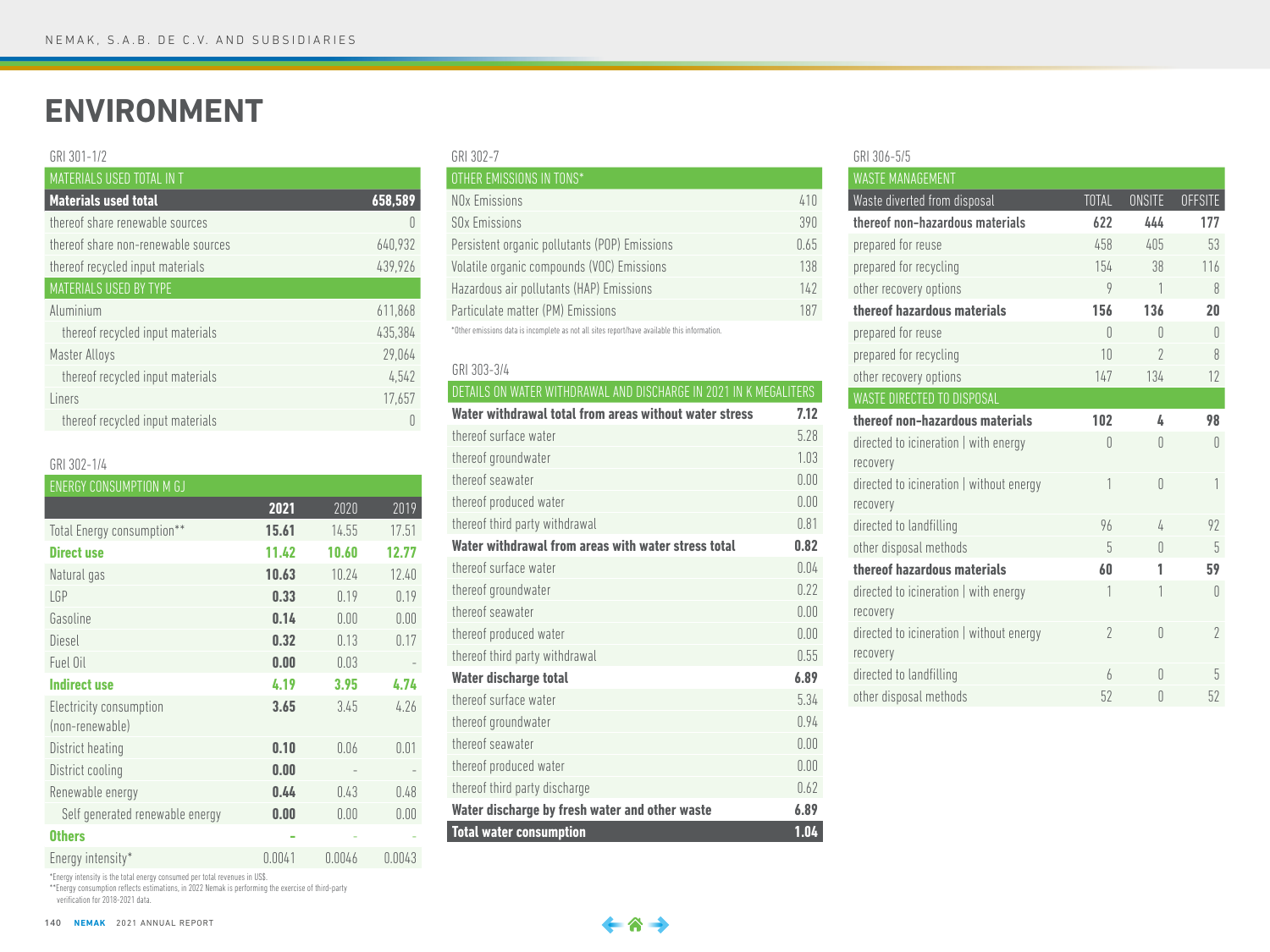# **SOCIAL**

### GRI 401-2

| TURNOVER                                                          |        |           |
|-------------------------------------------------------------------|--------|-----------|
| Employees who left the company with a<br>permanent contract total | 3729   | <b>HC</b> |
| Turnover rate permanent                                           | 18.09  |           |
| Employees who left the company with a<br>temporary contract total | 122    | <b>HC</b> |
| Turnover rate temporary                                           | 128.42 |           |
| BY AGE GROUP (AGE OF DATE OF TERMINATION)                         |        |           |
| < 30 years old                                                    | 1878   | <b>HC</b> |
| 30 - 50 years old                                                 | 1628   | <b>HC</b> |
| > 50 years old                                                    | 345    | <b>HC</b> |
| <b>BY GENDER</b>                                                  |        |           |
| female                                                            | 333    | <b>HC</b> |
| male                                                              | 3518   | <b>HC</b> |
| BY REGION                                                         |        |           |
| Mexico                                                            | 2354   | <b>HC</b> |
| Europe                                                            | 690    | <b>HC</b> |
| Asia                                                              | 130    | <b>HC</b> |
| South America                                                     | 109    | <b>HC</b> |
| US                                                                | 568    | <b>HC</b> |

| <b>NEW HIRES</b>                                         |                               |    |
|----------------------------------------------------------|-------------------------------|----|
| Total number of new hires in 2021                        | 3141                          |    |
| Total number of open salary positions in 2021            | 648                           | HC |
| Percentage of open SALARY positions filled<br>internally | 53%                           |    |
| Internal hiring rate for SALARY positions                | 1.655                         |    |
| BY AGE GROUP (AGE WHEN THE EMPLOYEE WAS HIRED)           |                               |    |
| < 30 years old                                           | 1900                          | HC |
| 30 - 50 years old                                        | 1140                          | HC |
| > 50 years old                                           | 101                           | HC |
| <b>BY GENDER</b>                                         |                               |    |
| female                                                   | 422                           | HC |
| male                                                     | 2719                          | HC |
| other                                                    | $\begin{matrix} \end{matrix}$ | HC |
| BY REGION                                                |                               |    |
| Mexico                                                   | 1613                          | HC |
| Europe                                                   | 806                           | HC |
| Asia                                                     | 98                            | HC |
| South America                                            | 75                            | HC |
| US                                                       | 549                           | HC |

#### GRI 404-1

| <b>TRAINING IN HRS</b>                               |       |
|------------------------------------------------------|-------|
| AVERAGE HOURS OF TRAINING BY GENDER                  |       |
| female                                               | 17.10 |
| male                                                 | 17.40 |
| AVERAGE HOURS OF TRAINING BY EMPLOYEE CATEGORY       |       |
| Executives                                           | 7.32  |
| Top management                                       | 15.90 |
| Junior management positions                          | 19.20 |
| Management positions in revenue-generating functions | 9.00  |
| Employees below management level                     | 14.30 |
|                                                      |       |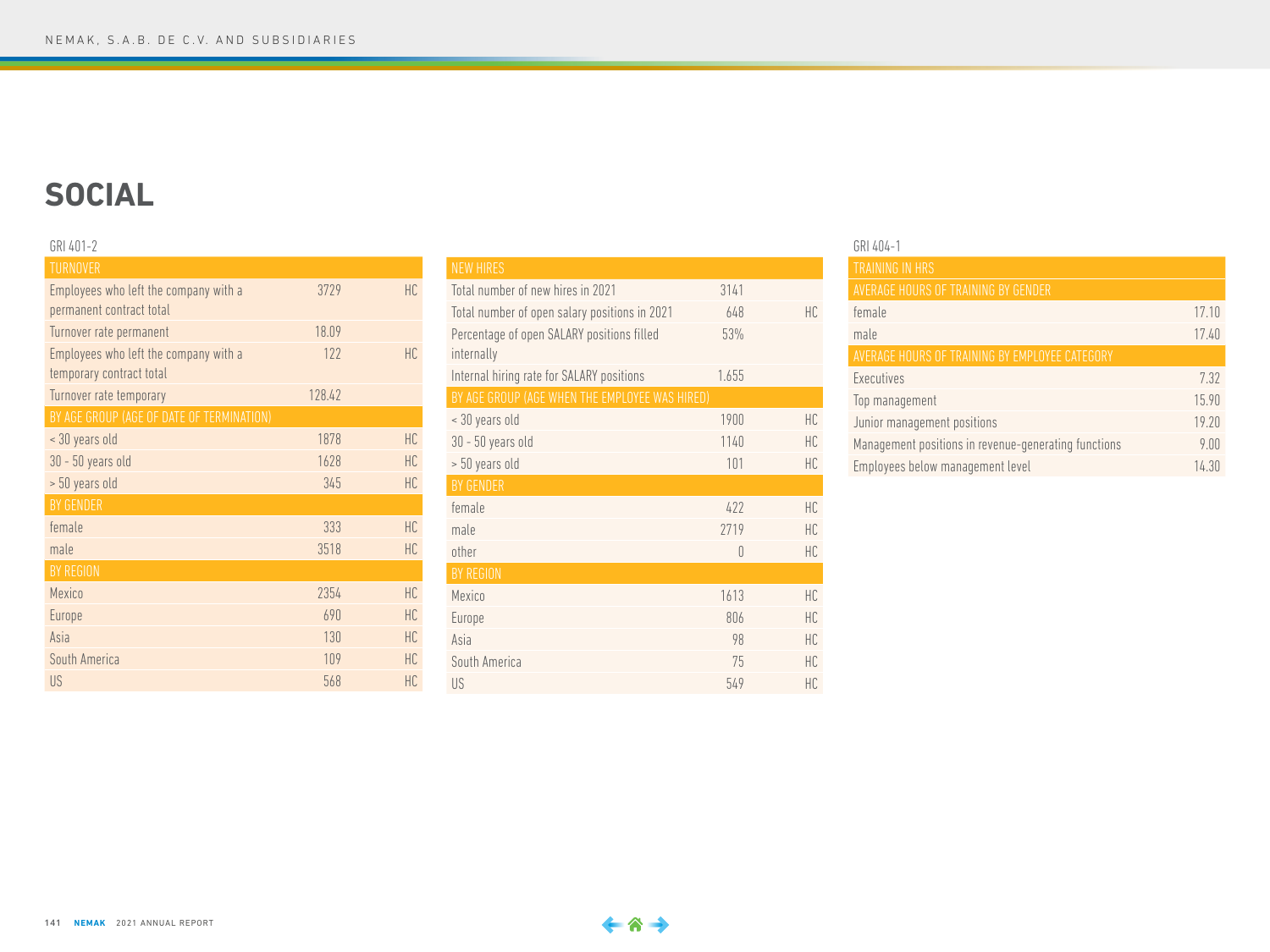# INVESTOR RELATIONS

**investor@nemak.com** Libramiento Arco Vial Km 3.8, García N.L., 66017, México +52 (81) 8748-5107

# MEDIA RELATIONS

**inquiries@nemak.com** Libramiento Arco Vial Km 3.8, García N.L., 66000, México +52 (81) 8748-5200

## INDEPENDENT AUDITOR

GALAZ, YAMAZAKI, RUIZ URQUIZA, S.C. Member of Deloitte Touche Tohmatsu Limited Av. Juárez 1102, Piso 40 Col. Centro Monterrey, Nuevo León C.P. 64000, México



## STOCK EXCHANGE AND SYMBOL

**NEMAK S.A.B. DE C.V.** Trades on the Mexican Stock Exchange under the symbol NEMAK.

> **For more information visit us at:** http://www.nemak.com http://investors.nemak.com

> > /NemakGlobal

/Nemak\_Global

/nemakglobal

/company/nemakglobal